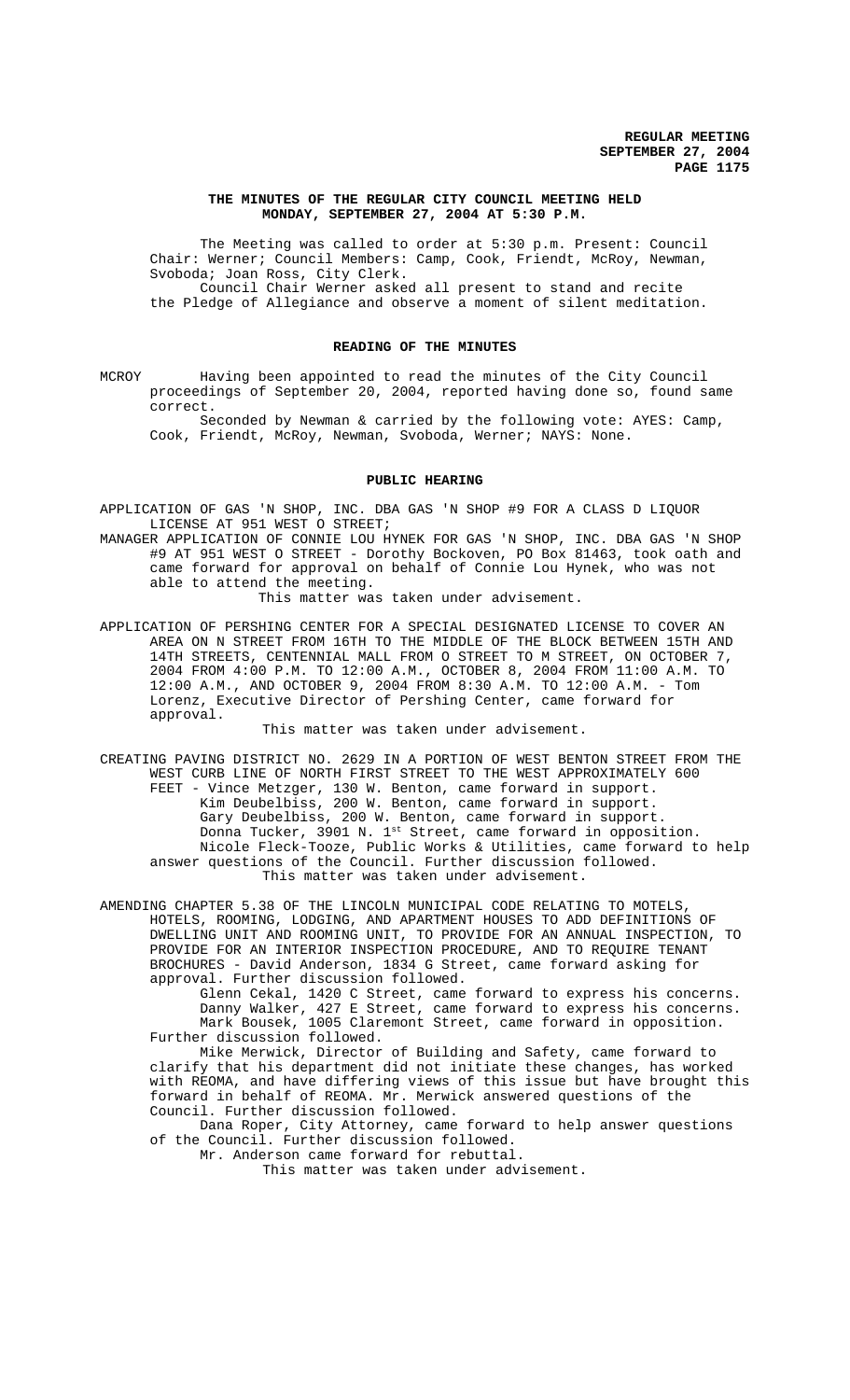APPROVING A NEW SCHEDULE FOR WASTEWATER USE CHARGES AND APPROVING THE ISSUANCE OF ADDITIONAL REVENUE BONDS FOR THE CAPITAL IMPROVEMENTS PROGRAM FY 2004-2005 THROUGH FY 2009-2010;

APPROVING A NEW SCHEDULE FOR WATER USE CHARGES AND APPROVING THE ISSUANCE OF ADDITIONAL REVENUE BONDS FOR THE CAPITAL IMPROVEMENTS PROGRAM FY 2004-2005 THROUGH FY 2009-2010 - Alan Abbott, Director of Public Works and Utilities, came forward asking for approval. Further discussion followed.

Steve Masters, Public Works and Utilities, came forward to help answer questions of the Council. Further discussion followed.

Margaret Remmenga, Public Works and Utilities, came forward to help answer questions of the Council. Further discussion followed. Glenn Cekal, 1420 C Street, came forward to opposition and to express his concerns on this matter.

Craig Groat, 4935 Huntington Avenue, came forward in opposition and to express his concerns with this matter. Further discussion followed.

Mr. Abbott came forward again to help answer questions of the Council. Further discussion followed.

This matter was taken under advisement.

SPECIAL PERMIT 04035 - APPLICATION OF CHRIS KODAD AND BELIEVER'S FELLOWSHIP CHURCH TO DEVELOP ANDREA'S COURT COMMUNITY UNIT PLAN CONSISTING OF 32 TOWNHOUSE UNITS AND A CHURCH, WITH REQUESTED WAIVERS TO ELIMINATE THE PRELIMINARY PLAT PROCESS, DETENTION/RETENTION STORAGE FOR STORM WATER, SIDEWALKS ON BOTH SIDES OF THE PRIVATE ROADWAY, MINIMUM LOT AREA, CUL-DE-SAC GEOMETRY, AND THE REQUIRED YARD SETBACKS, ON PROPERTY GENERALLY LOCATED AT 40TH AND SUPERIOR STREETS - Chris Kodad, came forward on behalf of Ross Engineering to ask for a 1 week continuance on this item. Further discussion followed.

Ken Moore, 4035 N. 40<sup>th</sup> Street, came forward in opposition. Kirk Nelson, 4010 Jersey Circle, came forward in opposition. Jerry Placzek, 4000 Pleasant View Circle, came forward and expressed his concerns with the high traffic volume in this area. He suggested a traffic study should be done in this area first.

Stu Essman, 4141 N. 42nd Circle, came forward in support of the Church being built. However, in opposition of the townhomes because it could effect the flood plain.

Craig Groat, 4935 Huntington Avenue, came forward in opposition of the townhomes, but in support of the Church being built.

Chris Kodad, with Ross Engineering, came forward in support and to help answer questions of the Council. Further discussion followed. Nicole Fleck-Tooze, Public Works and Utilities, came forward to help answer questions of the Council. Further discussion followed.

This matter was taken under advisement.

APPROVING AN APPLICATION OF THE PARKS AND RECREATIONS DEPARTMENT FOR A GRANT APPLICATION TO THE FEDERAL RECREATIONAL TRAILS PROGRAM TO FUND THE .35 MILE PEDESTRIAN/BICYCLE TIERRA CONNECTOR TO CONNECT THE ROCK ISLAND TRAIL AT 27TH AND HIGHWAY 2 TO THE TIERRA WILLIAMSBURG TRAIL IN TIERRA PARK AT APPROXIMATELY 27TH AND TIERRA DRIVE;

APPROVING AN APPLICATION OF THE PARKS AND RECREATIONS DEPARTMENT FOR A GRANT APPLICATION TO THE FEDERAL TRANSPORTATION ENHANCEMENT PROGRAM TO FUND A 2.09 MILE PEDESTRIAN/BICYCLE TO CONNECT THE ANTELOPE CREEK TRAIL AT OLD CHENEY ROAD TO HIGHWAY 2 - Terry Genrich, 6421 Mesaverde Drive, came forward for approval. Further discussion followed. This matter was taken under advisement.

APPROVING AN INTERLOCAL AGREEMENT BETWEEN THE CITY AND THE RAILROAD TRANSPORTATION SAFETY DISTRICT FOR THE REPLACEMENT OF THE HARRIS OVERPASS ON O STREET FROM 3RD STREET TO 9TH STREET (CITY PROJECT NO. 701781);

APPROVING AN INTERLOCAL AGREEMENT BETWEEN THE CITY AND THE RAILROAD TRANSPORTATION SAFETY DISTRICT FOR THE SOUTHWEST 40TH STREET, O TO A STREET STUDY PROJECT;

APPROVING AN INTERLOCAL AGREEMENT BETWEEN THE CITY AND THE RAILROAD TRANSPORTATION SAFETY DISTRICT FOR THE ANTELOPE VALLEY - PHASE 1, AMENDED DRAFT SINGLE PACKAGE;

APPROVING AN INTERLOCAL AGREEMENT BETWEEN THE CITY AND THE RAILROAD TRANSPORTATION SAFETY DISTRICT FOR THE AT-GRADE RAILROAD CROSSING IN A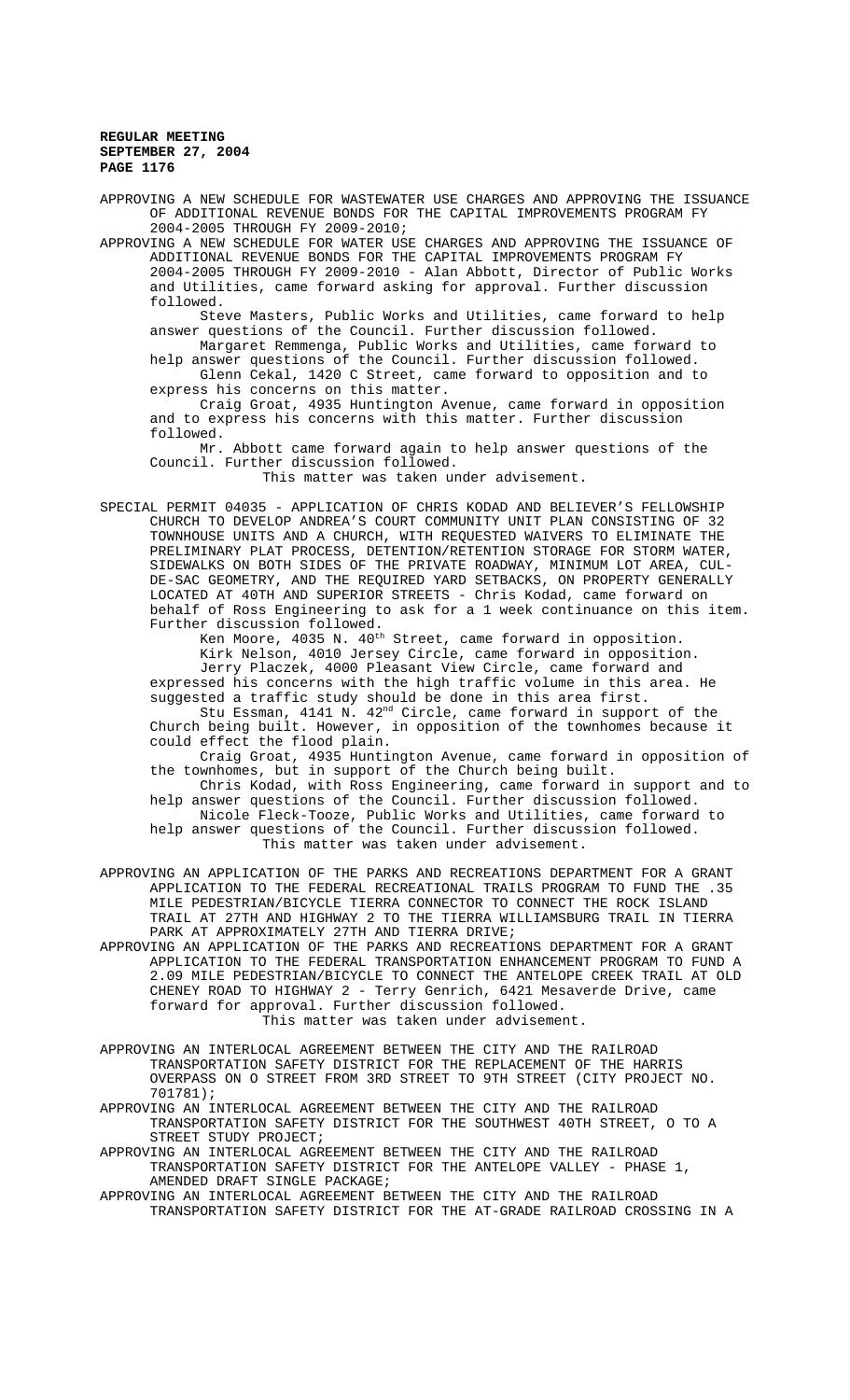STREET AT THE SALT CREEK BRIDGE - Nicole Fleck-Tooze, Public Works and Utilities, came forward to help answer questions of the Council. Further discussion followed.

Randy Hoskins, City Traffic Engineer, came forward to help answer questions of the Council. Further discussion followed. This matter was taken under advisement.

COMP. PLAN CONFORMANCE 04004 - APPROVING AMENDMENTS TO THE LINCOLN CENTER REDEVELOPMENT PLAN TO ESTABLISH THE HAYMARKET 7TH/8TH STREET CORE REDEVELOPMENT PROJECT IN AN AREA GENERALLY BOUNDED BY R STREET, N. 8TH STREET, O STREET AND N. 7TH STREET - Dallas McGee, Urban Development Department, came forward for approval and to help answer questions of the Council. Further discussion followed.

Fernando Pages, came forward as the applicant for approval. Further discussion followed.

Bob Hampton, President of Hampton Development and partner of Fernando Pages on this project, came forward for approval. Further discussion followed.

Matthew Bromeier, no address given, President of Haymarket Housing Association, came forward in support.

Craig Smith, with B & J Partnership, came forward in support. Further discussion followed.

Kent Seacrest, Attorney, 1111 Lincoln Mall, Suite 350, came forward representing B & J Partnership in support. Further discussion followed.

Dallas McGee, Urban Development Department, came forward to help answer questions of the Council. Further discussion followed. This matter was taken under advisement.

#### **\*\* TOOK BREAK 8:23 P.M. RECONVENED 8:35 P.M. \*\***

# **MISCELLANEOUS BUSINESS**

Barbara Poppe, no address given, came forward to express her concerns of go carts, golf carts, scooters, etc. She requested that all non-licensed motorized vehicles be removed from public streets and public ways. Further discussion followed.

This matter was taken under advisement.

Bob Van Valkenburg, 7921 Reno Road, came forward to express his concerns regarding current events. Further discussion followed.

This matter was taken under advisement.

Frank Delgado, 3325 P Street, came forward questioning the status of Bill No. 04R-239, which refers to a Parking Management Contract. Further discussion followed.

Dana Roper, City Attorney, came forward to help answer questions of the Council relating to said contract. Further discussion followed. This matter was taken under advisement.

# **\*\* END OF PUBLIC HEARING \*\***

# **COUNCIL ACTION**

## **LIQUOR RESOLUTIONS**

APPLICATION OF GAS 'N SHOP, INC. DBA GAS 'N SHOP #9 FOR A CLASS D LIQUOR LICENSE AT 951 WEST O STREET - CLERK read the following resolution,

introduced by Jon Camp, who moved its adoption:<br>A-82994 BE IT RESOLVED by the City Council of the

BE IT RESOLVED by the City Council of the City of Lincoln, Nebraska:

That after hearing duly had as required by law, consideration of the facts of this application, the Nebraska Liquor Control Act, and the pertinent City ordinances, the City Council recommends that the application of Gas 'N Shop Inc. dba Gas 'N Shop #9 for a Class "D" liquor license at 951 West O Street, Lincoln, Nebraska, for the license period ending April 30, 2005, be approved with the condition that the premise complies in every respect with all city and state regulations. The City Clerk is directed to transmit a copy of this resolution to the Nebraska Liquor Control Commission.

Introduced by Jon Camp Seconded by Newman & carried by the following vote: AYES: Camp, Cook, Friendt, McRoy, Newman, Svoboda, Werner; NAYS: None.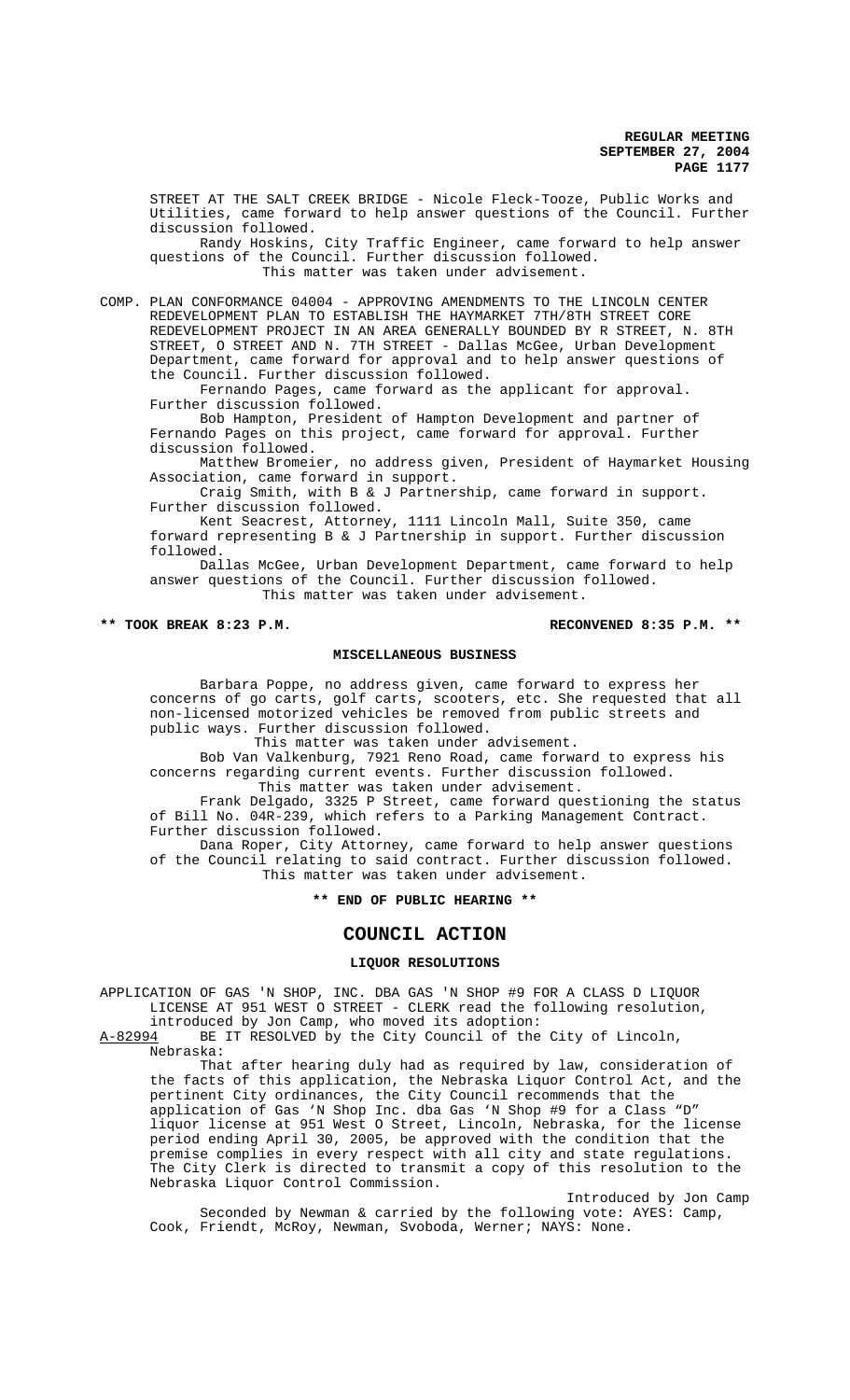MANAGER APPLICATION OF CONNIE LOU HYNEK FOR GAS 'N SHOP, INC. DBA GAS 'N SHOP #9 AT 951 WEST O STREET - CLERK read the following resolution,

introduced by Jon Camp, who moved its adoption:<br>A-82995 WHEREAS, Gas 'N Shop, Inc. dba Gas 'N Shop A-82995 WHEREAS, Gas 'N Shop, Inc. dba Gas 'N Shop #9 located at 951 West

O Street, Lincoln, Nebraska has been approved for a Retail Class "D" liquor license, and now requests that Connie Lou Hynek be named manager; WHEREAS, Connie Lou Hynek appears to be a fit and proper person to manage said business.

NOW, THEREFORE, BE IT RESOLVED by the City Council of the City of Lincoln, Nebraska:

That after hearing duly had as required by law, consideration of the facts of this application, the Nebraska Liquor Control Act, and the pertinent City ordinances, the City Council recommends that Connie Lou Hynek be approved as manager of this business for said licensee. The City Clerk is directed to transmit a copy of this resolution to the Nebraska Liquor Control Commission.

Introduced by Jon Camp Seconded by Newman & carried by the following vote: AYES: Camp, Cook, Friendt, McRoy, Newman, Svoboda, Werner; NAYS: None.

APPLICATION OF PERSHING CENTER FOR A SPECIAL DESIGNATED LICENSE TO COVER AN AREA ON N STREET FROM 16TH TO THE MIDDLE OF THE BLOCK BETWEEN 15TH AND 14TH STREETS, CENTENNIAL MALL FROM O STREET TO M STREET, ON OCTOBER 7, 2004 FROM 4:00 P.M. TO 12:00 A.M., OCTOBER 8, 2004 FROM 11:00 A.M. TO 12:00 A.M., AND OCTOBER 9, 2004 FROM 8:30 A.M. TO 12:00 A.M - CLERK read the following resolution, introduced by Jon Camp, who moved its adoption:

A-82996 BE IT RESOLVED by the City Council of the City of Lincoln, Nebraska:

That after hearing duly had as required by law, consideration of the facts of this application, the Nebraska Liquor Control Act, and the pertinent City ordinances, the City Council recommends that the application of Pershing Center for a Special Designated License to cover an area on N Street from 16th Street to the middle of the block between 15th and 14th Streets, and Centennial Mall from "O" Street to "M" Street, Lincoln, Nebraska, on October 7, 2004 from 4:00 p.m. to 12:00 a.m., October 8, 2004 from 11:00 a.m. to 12:00 a.m., and October 9, 2004 from 8:30 a.m. to 12:00 a.m. be approved with the condition that the premise complies in every respect with all City and State regulations and with the following requirements:

1. Identification to be checked, wristbands required on all parties wishing to consume alcohol.

- 2. Adequate security shall be provided for the event.
- 3. The area requested for the permit shall be separated from the public by a fence or other means.
- 4. Responsible alcohol service practices shall be followed.

BE IT FURTHER RESOLVED the City Clerk is directed to transmit a copy of this resolution to the Nebraska Liquor Control Commission.

Introduced by Jon Camp Seconded by Newman & carried by the following vote: AYES: Camp, Cook, Friendt, McRoy, Newman, Svoboda, Werner; NAYS: None.

# ORDINANCES - 2<sup>ND</sup> READING & ASSOCIATED RESOLUTIONS

- CREATING PAVING DISTRICT NO.2629 IN A PORTION OF WEST BENTON STREET FROM THE WEST CURB LINE OF NORTH FIRST STREET TO THE WEST APPROXIMATELY 600 FEET - CLERK read an ordinance, introduced by Annette McRoy, an ordinance creating Paving District No. 2629, defining the limits thereof, establishing the width of the roadway to be paved and the width of the grading to be done, providing for the curbing, guttering, and relaying of sidewalks, providing for the payment of the cost thereof, designating the property to be benefitted, providing for the acquisition of easements and additional right-of-way, if necessary, and repealing all ordinances or parts of ordinances in conflict herewith, the second time.
- AMENDING CHAPTER 5.38 OF THE LINCOLN MUNICIPAL CODE RELATING TO MOTELS, HOTELS, ROOMING, LODGING, AND APARTMENT HOUSES TO ADD DEFINITIONS OF DWELLING UNIT AND ROOMING UNIT, TO PROVIDE FOR AN ANNUAL INSPECTION, TO PROVIDE FOR AN INTERIOR INSPECTION PROCEDURE, AND TO REQUIRE TENANT BROCHURES - CLERK read an ordinance, introduced by Annette McRoy, an ordinance amending Chapter 5.38 of the Lincoln Municipal Code relating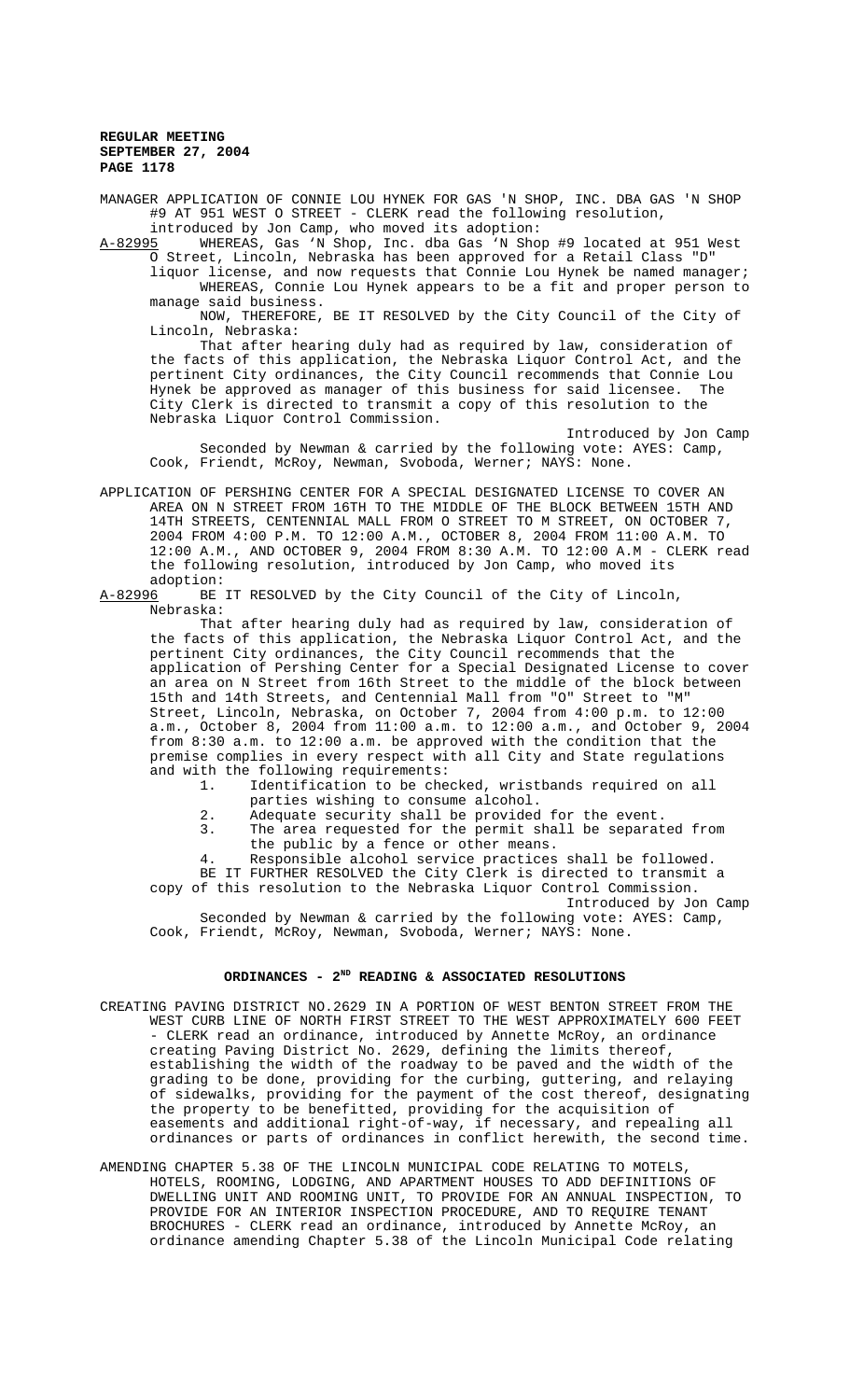to Motels, Hotels, Rooming, Lodging, and Apartment Houses by amending Section 5.38.010 to add definitions of dwelling unit and rooming unit; amending Section 5.38.040 to provide for an annual inspection; adding a new section numbered 5.38.0445 to provide for an interior inspection procedure; adding a new section numbered 5.38.085 to require tenant brochures; and repealing Sections 5.38.010 and 5.38.040 of the Lincoln Municipal Code as hitherto existing, the second time.

#### **RESOLUTIONS**

APPROVING A NEW SCHEDULE FOR WASTEWATER USE CHARGES AND APPROVING THE ISSUANCE OF ADDITIONAL REVENUE BONDS FOR THE CAPITAL IMPROVEMENTS PROGRAM FY 2004-2005 THROUGH FY 2009-2010 - CLERK read the following resolution,

introduced by Annette McRoy, who moved its adoption:<br>A-82997 WHEREAS, the City Council of Lincoln, Nebraska WHEREAS, the City Council of Lincoln, Nebraska, is authorized under Sections 17.60.020 and 17.60.030 of the Lincoln Municipal Code to establish wastewater charges for all customers of the Lincoln Wastewater System.

WHEREAS, Both the Mayor's Advisory Committees, Streets, Roads and Trails (SRT) and the Mayor's Infrastructure Finance Committee (MIFC) support the wastewater rate increases proposed by the City's Public Works & Utilities Department over the next 10 years, to help finance the infrastructure needs identified in the City's Capital Improvement Program. The intent is to acknowledge the need for approval of a 7% user fee increase for Fiscal Year 2004-05; a 7% increase for Fiscal Year 2005-06; and a 7% increase for Fiscal Year 2006-07.

WHEREAS, Lincoln's wastewater infrastructure is a necessary component and is required under city charter to be provided to all areas served within the city limits.

And WHEREAS, Lincoln's wastewater rates have historically remained low, and even with the proposed rate increases will continue this tradition of competitive rates within the region and nationally.

NOW, THEREFORE, BE IT RESOLVED by the City Council of the City of Lincoln, Nebraska:

Effective with the billing cycle commencing on November 15, 2004, the following schedule of wastewater use charges is hereby established and adopted:

## BASIC WASTEWATER USE CHARGE

(a) The basic wastewater use unit charge is hereby established as 120.5 cents.

(b) For any given residential property, the basic wastewater use charge for each billing cycle shall be determined by multiplying for each such cycle the total amount of water, in hundreds of cubic feet, metered for said property during a billing cycle chosen by the Director from the most recent past winter, by the basic wastewater use unit charge.

In the case of change of occupancy of residential property, if the Director reasonably determines that to compute the basic wastewater use charge for a given billing cycle upon the amount of water used by such property during such winter billing cycle would be inequitable either to the City or to the user, he shall use the average amount of water used by like users during such winter billing cycle to compute such charge.

(c) For any non-residential property, the basic wastewater use charge for a given billing cycle shall be determined by multiplying for each cycle the amount of water or wastewater, in hundreds of cubic feet, measured for said property during such cycle, by the basic wastewater use unit charge.

(d) Non-residential users shall be given credit, at the same rate, for water not discharged into the sanitary sewers provided such water is separately metered with the approval of the Public Utilities Department and at the customer's expense.

(e) Where a wastewater flow meter or other wastewater measuring device is required or permitted by the Director and is used to measure the volume of wastewater discharged into the Lincoln Wastewater System, such wastewater use charge shall be computed thereon at the basic wastewater use unit charge.

#### SERVICE CHARGE

Regardless of whether a wastewater meter is used, there shall be a service charge per month to each property using the Lincoln Wastewater System, determined by the number and size of the water meters serving such property, to-wit: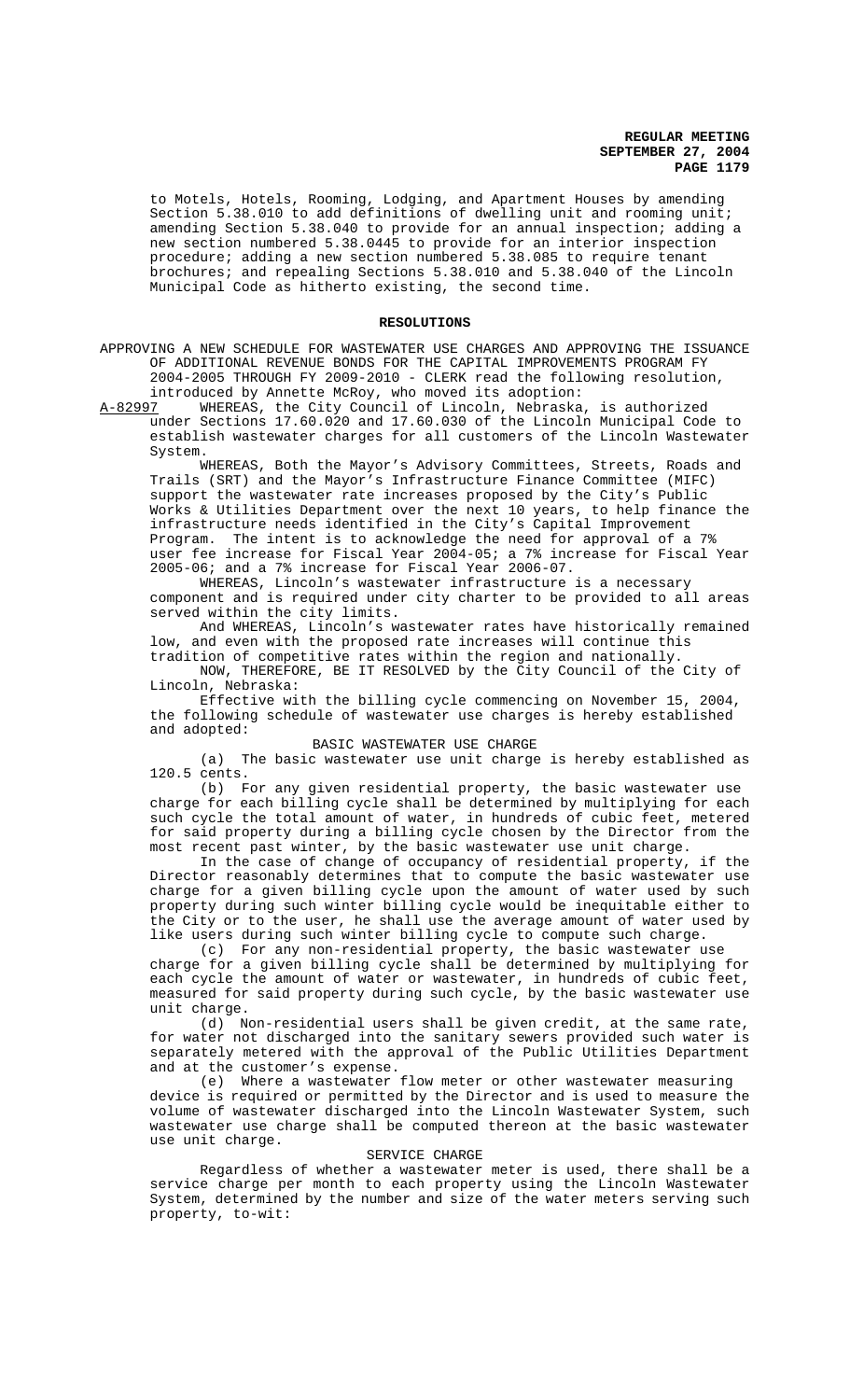| WATER METER SIZE |            | SERVICE CHARGE |        |
|------------------|------------|----------------|--------|
|                  | $5/8$ inch | \$             | 1.31   |
|                  | $3/4$ inch |                | 1.31   |
|                  | 1 inch     |                | 1.31   |
| $1-1/2$ inch     |            |                | 2.62   |
|                  | 2 inch     |                | 5.24   |
|                  | 3 inch     |                | 11.79  |
|                  | 4 inch     |                | 20.96  |
|                  | 6 inch     |                | 47.17  |
|                  | 8 inch     |                | 83.85  |
|                  | 10 inch    |                | 131.02 |

The minimum service charge for a multiple dwelling unit or a mobile home shall be at least \$0.78 per dwelling unit or mobile home hookup space per month. In those instances where fire protection considerations dictate that a water meter larger than 1-inch service a single-family dwelling unit located on a single lot, the monthly service charge shall be \$1.31 per dwelling unit.

WASTEWATER RATES TO CUSTOMERS OUTSIDE THE CITY LIMITS

Customers located outside the City Limits of Lincoln and served by the Lincoln Wastewater System shall pay the same Wastewater rates charged to customers within the City Limits of Lincoln for service furnished them by the Lincoln Wastewater System.

BE IT FURTHER RESOLVED that Resolution No. A-82277, adopted by the City Council on August 20, 2003, is hereby superseded.

Introduced by Annette McRoy Seconded by Svoboda & carried by the following vote: AYES: Camp, Cook, McRoy, Svoboda, Werner; NAYS: Friendt, Newman.

APPROVING A NEW SCHEDULE FOR WATER USE CHARGES AND APPROVING THE ISSUANCE OF ADDITIONAL REVENUE BONDS FOR THE CAPITAL IMPROVEMENTS PROGRAM FY 2004-2005 THROUGH FY 2009-2010 - CLERK read the following resolution, introduced by Annette McRoy, who moved its adoption:<br>A-82998 WHEREAS, the City Council of Lincoln, Nebraska

WHEREAS, the City Council of Lincoln, Nebraska, is authorized under Section 17.22.010 of the Lincoln Municipal Code to establish water use charges for all customers of the Lincoln Water System.

WHEREAS, Both the Mayor's Advisory Committees, Streets, Roads and Trails (SRT) and the Mayor's Infrastructure Finance Committee (MIFC) support the water rate increases proposed by the City's Public Works & Utilities Department over the next 10 years, to help finance the infrastructure needs identified in the City's Capital Improvement Program. The intent is to acknowledge the need for approval of a 5% user fee increase for Fiscal Year 2004-05; a 5% increase for Fiscal Year 2005-06; and a 5% increase for Fiscal Year 2006-07.

WHEREAS, Lincoln's water infrastructure is a necessary component and is required under city charter to be provided to all areas served within the city limits.

And WHEREAS, Lincoln's water rates have historically remained low, and even with the proposed rate increases will continue this tradition of competitive rates within the region and nationally.

NOW, THEREFORE, BE IT RESOLVED by the City Council of the City of Lincoln, Nebraska:

Effective with the billing cycle commencing on November 15, 2004, and ending January 15, 2005, the following schedule of water use charges is hereby established and adopted:

SCHEDULE A

The following rate schedule shall apply to all residential property. "Residential Property" shall be defined as property consisting of dwelling units. If there is more than one use per master meter on any one property including the residential use, the schedule to be used will be determined as residential, if the residential portion is 50 percent or more of the area of the building.

93 cents per 100 cubic feet for the first 800 cubic feet of water used per dwelling unit each month.

128 cents per 100 cubic feet for the next 1500 cubic feet of water used per dwelling unit each month.

189 cents per 100 cubic feet for all additional water used each month. The monthly Service Charge shall be hereinafter provided.

SCHEDULE B

The following rate schedule shall apply for the current calendar year to all non-residential property that used less than 12,000,000 cubic feet of water in the previous calendar year: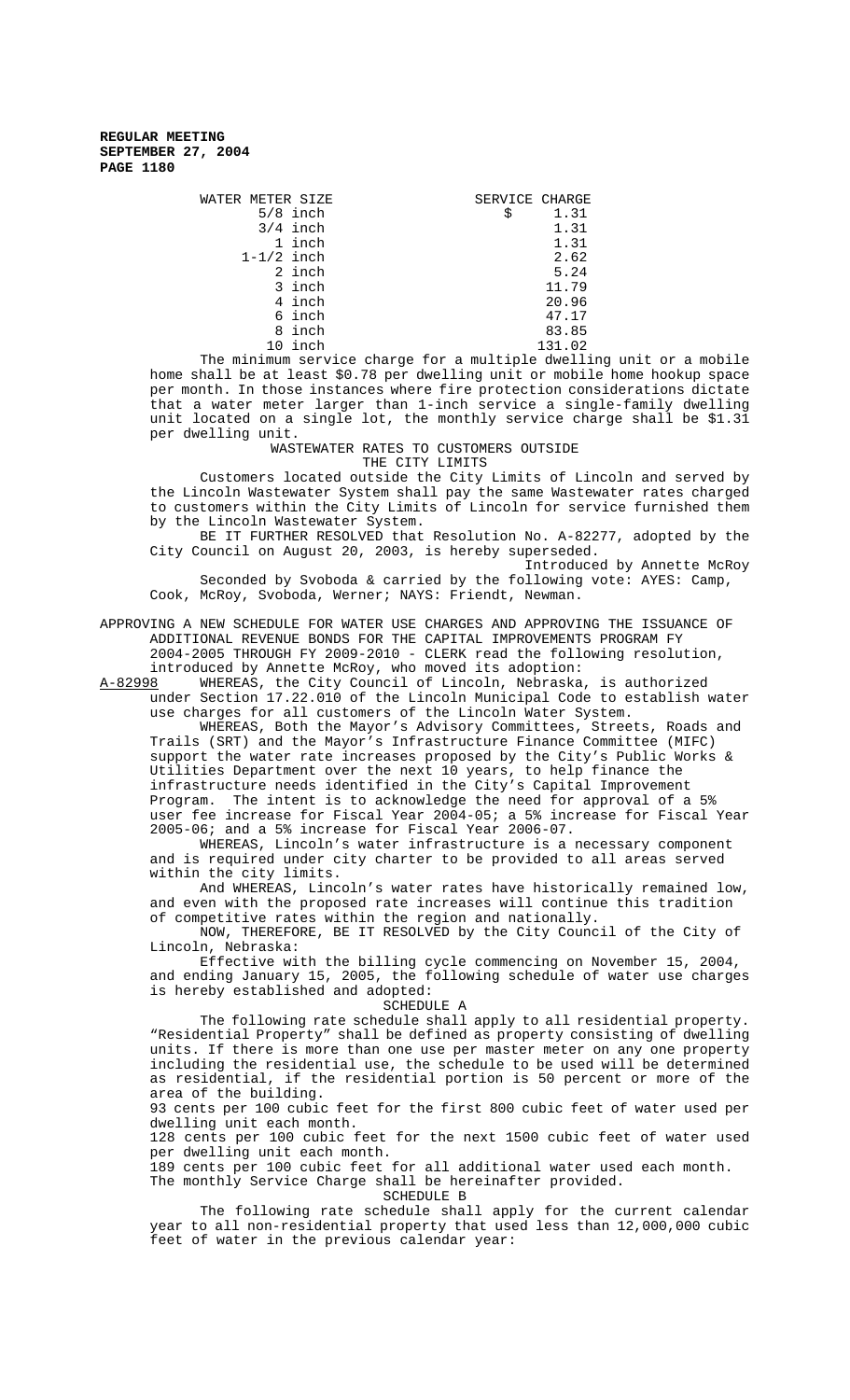93 cents per 100 cubic feet for the first 8000 cubic feet of water used per month.

128 cents per 100 cubic feet for all additional water used each month. The minimum monthly Service Charge shall be as hereinafter provided. SCHEDULE C

The following rate schedule shall apply for the current year to all non-residential property that used more than 12,000,000 cubic feet of water in the previous calendar year. On a calendar year basis, a "base usage" of each high user customer will be determined. The base usage is an average of the water usage of each high user customer for the previous three (3) calendar years. The following fees would apply:

87 cents per 100 cubic feet for water usage less than base to 5% above base.

91 cents per 100 cubic feet for water usage 5% - 15% above base.

95 cents per 100 cubic feet for water usage 15% - 25% above base. 100 cents per 100 cubic feet for water usage for all water usage over 25% above base.

The minimum monthly Service Charge shall be as hereinafter provided. SCHEDULE D - PROVISIONS APPLICABLE -

TO ALL TYPES OF WATER SERVICE

Service Charge. There shall be a Service Charge per month to each property using the Lincoln Water System, determined by the number and size of the water meter, or meters, serving such property, to-wit:

|                                                                                                                | SERVICE CHARGE FOR |             |       |
|----------------------------------------------------------------------------------------------------------------|--------------------|-------------|-------|
| WATER METER SIZE                                                                                               |                    | WATER METER |       |
| $5/8$ inch                                                                                                     |                    | \$          | 2.95  |
| $3/4$ inch                                                                                                     |                    |             | 2.95  |
| 1 inch                                                                                                         |                    |             | 2.95  |
| $1-1/2$ inch                                                                                                   |                    |             | 5.90  |
| 2 inch                                                                                                         |                    |             | 11.80 |
| 3 inch                                                                                                         |                    |             | 26.55 |
| 4 inch                                                                                                         |                    |             | 47.20 |
| 6 inch                                                                                                         |                    | 106.15      |       |
| 8 inch                                                                                                         |                    | 188.75      |       |
| 10 inch                                                                                                        |                    | 294.90      |       |
| mational of the contract the contract of the contract of the contract of the contract of the contract of the c |                    |             |       |

The Service Charge for a multiple dwelling unit or mobile home shall be at least \$1.81 per dwelling unit or mobile home hookup space per month. In those instances where fire protection considerations dictate that a water meter larger than 1-inch service a single-family dwelling unit located on a single lot, the monthly service charge shall be \$2.95 per dwelling unit. A dwelling unit shall, for the purpose of this schedule, be defined as a room or rooms in which kitchen facilities are provided, located in the building or structure used by a facility or household as a home or residence of the family or household.

WATER RATES TO CUSTOMERS OUTSIDE

THE CITY LIMITS

Customers located outside the City Limits of Lincoln and served by the water system of the City of Lincoln shall pay the same water rates charged to customers within the City Limits of Lincoln for water furnished them by the water system of the City of Lincoln.

BE IT FURTHER RESOLVED that Resolution No. A-82276, adopted by the City Council on August 18, 2003, is hereby superseded.

Introduced by Annette McRoy Seconded by Svoboda & carried by the following vote: AYES: Camp, Cook, Friendt, McRoy, Svoboda, Werner; NAYS: Newman.

SPECIAL PERMIT 04035 - APPLICATION OF CHRIS KODAD AND BELIEVER'S FELLOWSHIP CHURCH TO DEVELOP ANDREA'S COURT COMMUNITY UNIT PLAN CONSISTING OF 32 TOWNHOUSE UNITS AND A CHURCH, WITH REQUESTED WAIVERS TO ELIMINATE THE PRELIMINARY PLAT PROCESS, DETENTION/RETENTION STORAGE FOR STORM WATER, SIDEWALKS ON BOTH SIDES OF THE PRIVATE ROADWAY, MINIMUM LOT AREA, CUL-DE-SAC GEOMETRY, AND THE REQUIRED YARD SETBACKS, ON PROPERTY GENERALLY LOCATED AT 40TH AND SUPERIOR STREETS - PRIOR to reading:

COOK Moved to delay public hearing and action for 1 week to 10/4/04. Seconded by Friendt & carried by the following vote: AYES: Camp, Cook, Friendt, McRoy, Newman, Svoboda, Werner; NAYS: None.

MCROY Made a friendly motion to override the first motion which moved to delay public hearing and action for 2 weeks to 10/11/04.

Seconded by Camp & carried by the following vote: AYES: Camp, Cook, Friendt, McRoy, Newman, Svoboda, Werner; NAYS: None.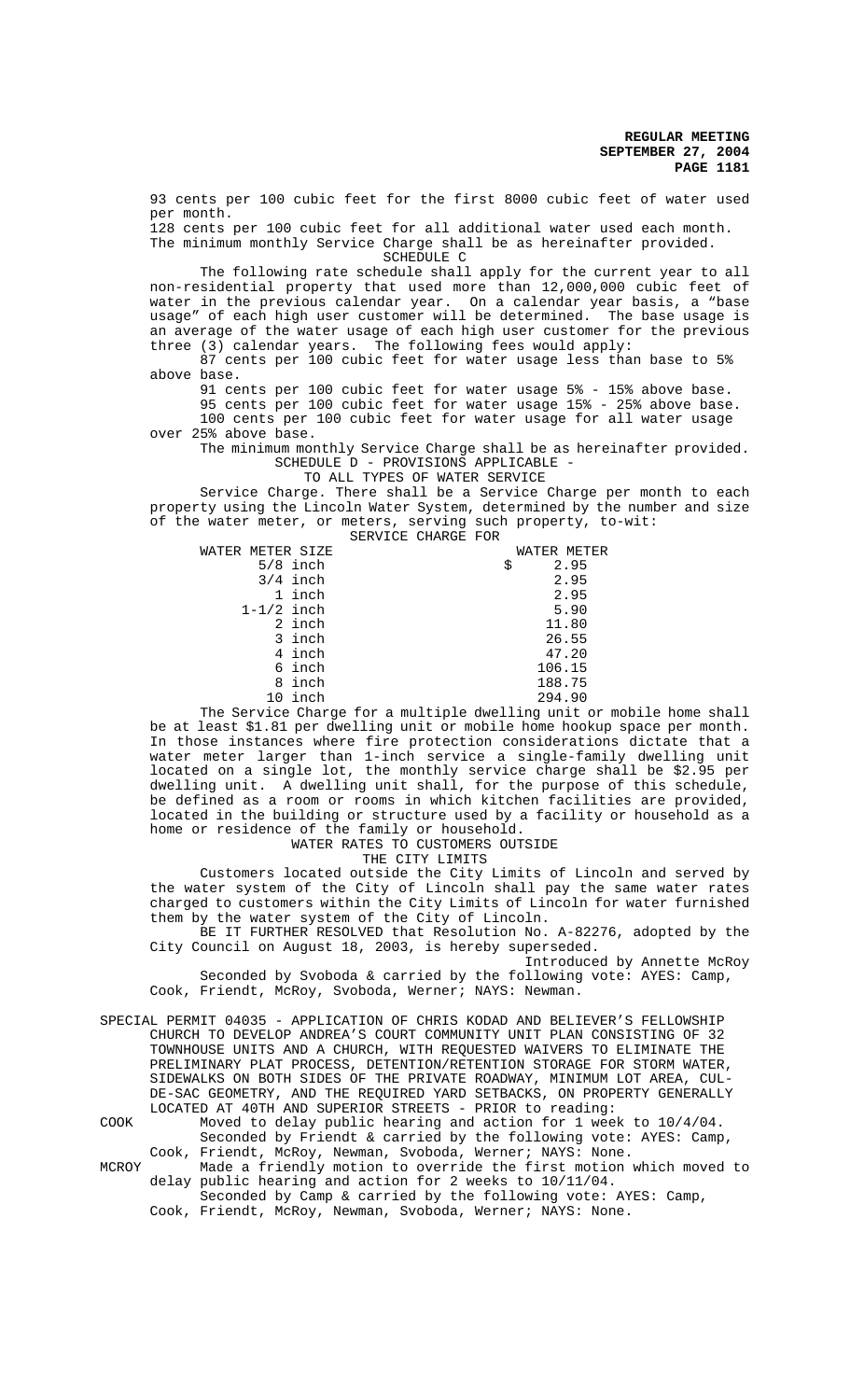APPROVING AN APPLICATION OF THE PARKS AND RECREATIONS DEPARTMENT FOR A GRANT APPLICATION TO THE FEDERAL RECREATIONAL TRAILS PROGRAM TO FUND THE .35 MILE PEDESTRIAN/BICYCLE TIERRA CONNECTOR TO CONNECT THE ROCK ISLAND TRAIL AT 27TH AND HIGHWAY 2 TO THE TIERRA WILLIAMSBURG TRAIL IN TIERRA PARK AT APPROXIMATELY 27TH AND TIERRA DRIVE - CLERK read the following

resolution, introduced by Glenn Friendt, who moved its adoption:<br>A-82999 WHEREAS, the City of Lincoln through its Parks and Recreat WHEREAS, the City of Lincoln through its Parks and Recreation Department intends to apply to the State of Nebraska Department of Roads for financial assistance from the Transportation Enhancement Program for the purpose of constructing the Antelope Creek Trail from Old Cheney Road to Highway 2. The project will include the construction of a trail 2.09 miles in length and ten-foot wide with associated landscape and safety features on publicly owned property.

WHEREAS, the total cost of the project is approximately \$552,721. The grant to fund approximately 80% of total construction cost is being requested through the Transportation Enhancement Program. The City of Lincoln will provide \$544 in previously identified funds in the CIP budget for construction as well as an additional \$110,000 that is being provided by developers who have been required to provide funding for the trail going across their development.

WHEREAS, the City of Lincoln wishes to express its support for the project and its willingness to commit to the cost of operation and maintenance of the completed facility in a safe and attractive manner for the public.

NOW, THEREFORE, BE IT RESOLVED by the City Council of the City of Lincoln, Nebraska:

That the City of Lincoln hereby expresses its support for the application being made by its Parks and Recreation Department to the State of Nebraska Department of Roads for financial assistance from the Transportation Enhancement Program for the purpose of constructing the project described above and known as the "Antelope Creek Trail Phase II." Terry Genrich, Parks and Recreation Department Natural Resources and Greenways Manager, is hereby designated as the Project Liaison Officer to work with the State of Nebraska Department of Roads staff and shall be the principal contact for this project.

The City of Lincoln will not discriminate against any person on the basis of race, color, age, religion, handicap, sex, or national origin in the use of the proposed project acquired or developed pursuant<br>to the application for financial assistance. The City of Lincoln to the application for financial assistance. certifies that it has the financial capabilities to operate and maintain the completed facility in a safe and attractive manner for public use and further certifies that it will comply, where applicable, with the Americans with Disabilities Act by make the facilities accessible to the handicapped.

The City Clerk is directed to transmit a certified copy of this resolution to the Parks and Recreation Department for inclusion with the application to the State of Nebraska Department of Roads.

Introduced by Glenn Friendt Seconded by Svoboda & carried by the following vote: AYES: Camp, Cook, Friendt, McRoy, Newman, Svoboda, Werner; NAYS: None.

APPROVING AN APPLICATION OF THE PARKS AND RECREATIONS DEPARTMENT FOR A GRANT APPLICATION TO THE FEDERAL TRANSPORTATION ENHANCEMENT PROGRAM TO FUND A 2.09 MILE PEDESTRIAN/BICYCLE TO CONNECT THE ANTELOPE CREEK TRAIL AT OLD CHENEY ROAD TO HIGHWAY 2 - CLERK read the following resolution, introduced by Glenn Friendt, who moved its adoption:

A-83000 WHEREAS, the Parks and Recreation Department of the City of Lincoln proposes to apply for financial assistance from the Nebraska Game and Parks Commission from the Recreational Trails Program for the purpose of constructing a 10 foot wide, 893 foot long connector trail between the Rock Island Trail and the Tierra/ Williamsburg Trail and an eight foot wide, 938 foot long trail connection between 27th Street and the Tierra neighborhood; and

WHEREAS, the City of Lincoln has available and will supply its share of the project cost from previously identified funds in the CIP Budget; and

WHEREAS, the City of Lincoln has the financial capability to maintain the completed improvements in a safe and attractive manner for public use; and

WHEREAS, the City of Lincoln wishes to express its support for the project and its willingness to commit to the cost of maintenance of the completed improvements in a safe and attractive manner for the public.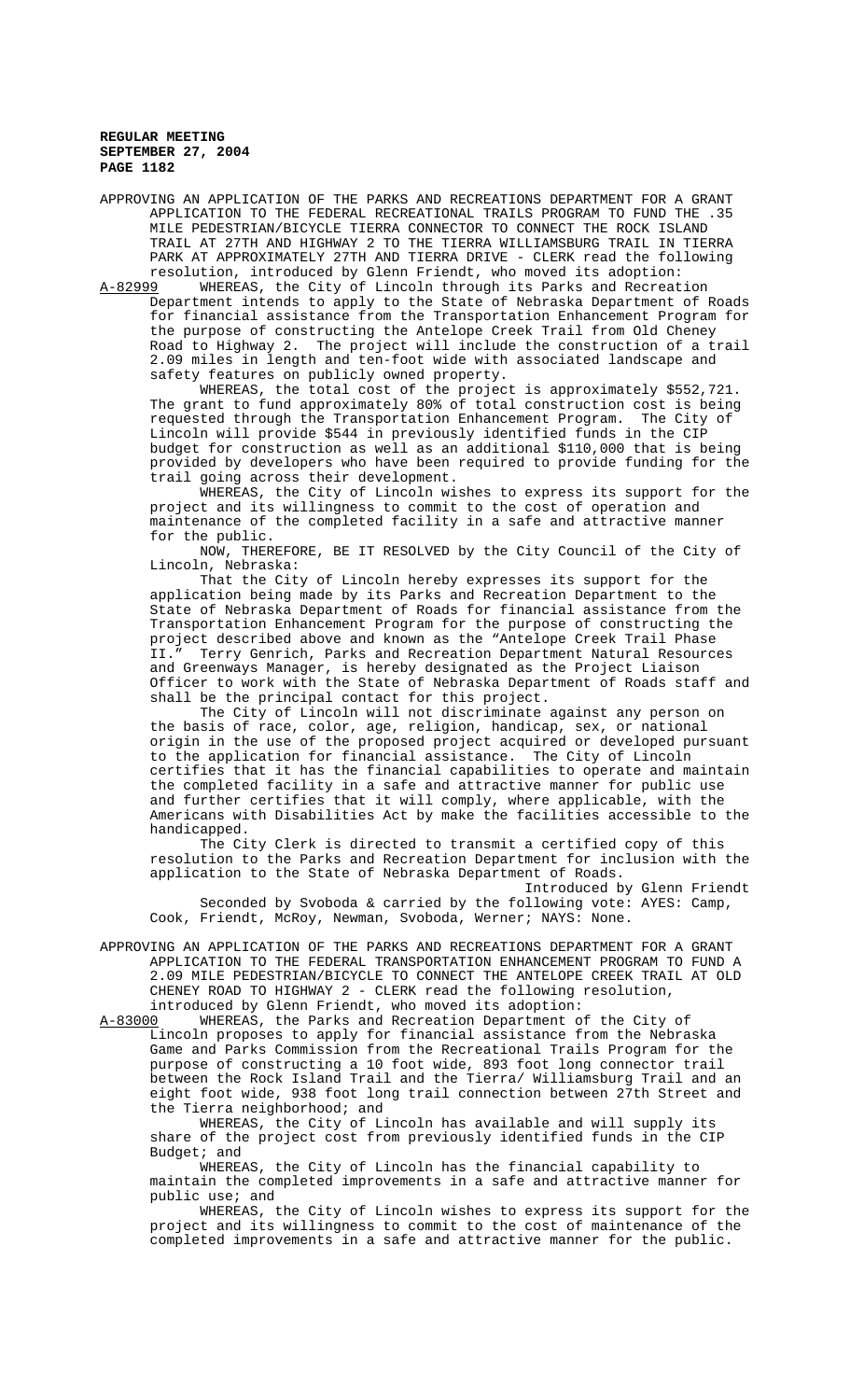NOW, THEREFORE, BE IT RESOLVED by the City Council of the City of Lincoln, Nebraska:

That the City of Lincoln hereby expresses its support for the application being made by its Parks and Recreation Department to the Nebraska Game and Parks Commission for financial assistance from the Recreational Trails Program for the purpose of constructing the connection between the Rock Island Trail and Williamsburg/Tierra Trail and the connection between 27th Street and the Tierra neighborhood.

The City of Lincoln will not discriminate against any person on the basis of race, color, age, religion, handicap, sex, or national origin in the use of the proposed project acquired or developed pursuant to the application for financial assistance. The City of Lincoln certifies that it has the financial capabilities to maintain the completed improvements in a safe and attractive manner for public use and further certifies that it will comply, where applicable, with the Americans with Disabilities Act by making the facilities accessible to the handicapped.

The City Clerk is directed to transmit a certified copy of this resolution to the Parks and Recreation Department for inclusion with the application to the Nebraska Game and Parks Commission.

Introduced by Glenn Friendt Seconded by Svoboda & carried by the following vote: AYES: Camp, Cook, Friendt, McRoy, Newman, Svoboda, Werner; NAYS: None.

APPROVING AN INTERLOCAL AGREEMENT BETWEEN THE CITY AND THE RAILROAD TRANSPORTATION SAFETY DISTRICT FOR THE REPLACEMENT OF THE HARRIS OVERPASS ON O STREET FROM 3RD STREET TO 9TH STREET (CITY PROJECT NO. 701781) - CLERK read the following resolution, introduced by Annette McRoy, who moved its adoption:

A-83001 WHEREAS, the Interlocal Cooperation Act, Neb. Rev. Stat. § 13-801, et seq., permits local governmental units to cooperate with other such units to make the most efficient use of their powers on the basis of mutual advantage; and

WHEREAS, the City of Lincoln, Nebraska (City) and the Lincoln-Lancaster County Railroad Transportation Safety District (District) desire to cooperate with each other in funding of the Harris Overpass on O Street, 3rd to 9th Streets.

NOW, THEREFORE, BE IT RESOLVED by the City Council of the City of Lincoln, Nebraska:

That the Agreement between the City and District attached hereto as Attachment "A" in connection with the funding of the Harris Overpass on O Street, 3rd to 9th Streets is hereby approved and the Mayor is authorized to execute the same on behalf of the City of Lincoln. Introduced by Annette McRoy

Seconded by Svoboda & carried by the following vote: AYES: Camp, Cook, Friendt, McRoy, Newman, Svoboda, Werner; NAYS: None.

APPROVING AN INTERLOCAL AGREEMENT BETWEEN THE CITY AND THE RAILROAD TRANSPORTATION SAFETY DISTRICT FOR THE SOUTHWEST 40TH STREET, O TO A STREET STUDY PROJECT - CLERK read the following resolution, introduced by Annette McRoy, who moved its adoption:<br>A-83002 WHEREAS, the Interlocal Cooperation

WHEREAS, the Interlocal Cooperation Act, Neb. Rev. Stat. § 13-801, et seq., permits local governmental units to cooperate with other such units to make the most efficient use of their powers on the basis of mutual advantage; and

WHEREAS, the City of Lincoln, Nebraska (City) and the Lincoln-Lancaster County Railroad Transportation Safety District (District) desire to cooperate with each other in funding of the Southwest 40th Street, O to A Street Study.

NOW, THEREFORE, BE IT RESOLVED by the City Council of the City of Lincoln, Nebraska:

That the Agreement between the City and District attached hereto as Exhibit "A" in connection with the funding of the Southwest 40th Street, O to A Street Study is hereby approved and the Mayor is authorized to execute the same on behalf of the City of Lincoln. Introduced by Annette McRoy

Seconded by Svoboda & carried by the following vote: AYES: Camp, Cook, Friendt, McRoy, Newman, Werner; NAYS: Svoboda.

APPROVING AN INTERLOCAL AGREEMENT BETWEEN THE CITY AND THE RAILROAD TRANSPORTATION SAFETY DISTRICT FOR THE ANTELOPE VALLEY - PHASE 1, AMENDED DRAFT SINGLE PACKAGE - CLERK read the following resolution, introduced by Annette McRoy, who moved its adoption: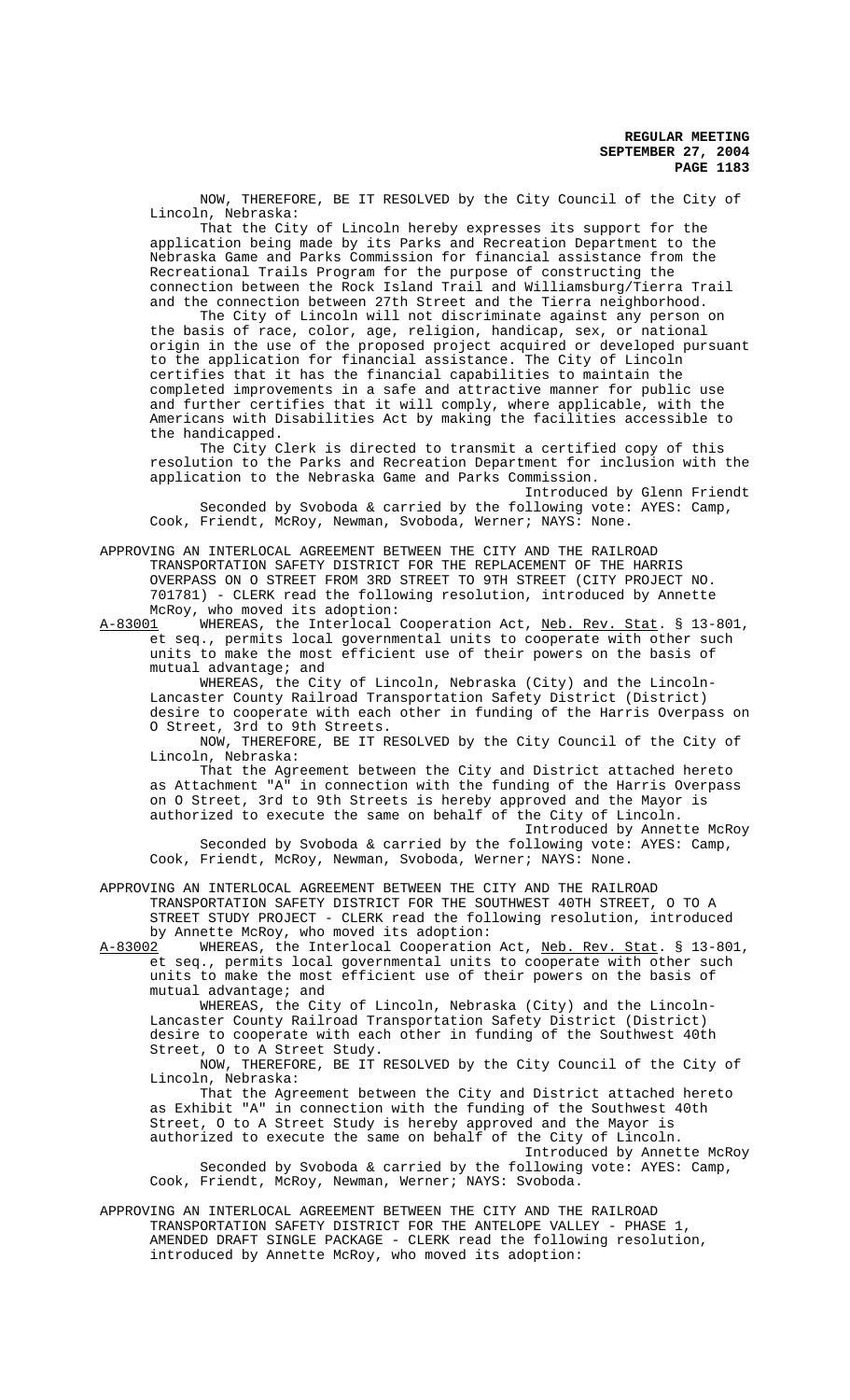A-83003 WHEREAS, the Interlocal Cooperation Act, Neb. Rev. Stat. § 13-801, et seq., permits local governmental units to cooperate with other such units to make the most efficient use of their powers on the basis of mutual advantage; and

WHEREAS, the City of Lincoln, Nebraska (City) and the Lincoln-Lancaster County Railroad Transportation Safety District (District) desire to cooperate with each other in funding of the Antelope Valley - Phase 1 "Amended Draft Single Package."

NOW, THEREFORE, BE IT RESOLVED by the City Council of the City of Lincoln, Nebraska:

That the Agreement between the City and District attached hereto as Exhibit "A" in connection with the funding of the Antelope Valley - Phase 1 "Amended Draft Single Package" is hereby approved and the Mayor is authorized to execute the same on behalf of the City of Lincoln. Introduced by Annette McRoy

Seconded by Svoboda & carried by the following vote: AYES: Camp, Cook, Friendt, McRoy, Newman, Svoboda, Werner; NAYS: None.

APPROVING AN INTERLOCAL AGREEMENT BETWEEN THE CITY AND THE RAILROAD TRANSPORTATION SAFETY DISTRICT FOR THE AT-GRADE RAILROAD CROSSING IN A STREET AT THE SALT CREEK BRIDGE - CLERK read the following resolution, introduced by Annette McRoy, who moved its adoption:<br>A-83004 WHEREAS, the Interlocal Cooperation Act, Neb.

WHEREAS, the Interlocal Cooperation Act, Neb. Rev. Stat. § 13-801, et seq., permits local governmental units to cooperate with other such units to make the most efficient use of their powers on the basis of mutual advantage; and

WHEREAS, the City of Lincoln, Nebraska (City) and the Lincoln-Lancaster County Railroad Transportation Safety District (District) desire to cooperate with each other in funding of the at-grade railroad crossing in A Street at the Salt Creek Bridge.

NOW, THEREFORE, BE IT RESOLVED by the City Council of the City of Lincoln, Nebraska:

That the Agreement between the City and District attached hereto as Exhibit "A" in connection with the funding of the at-grade railroad crossing in A Street at the Salt Creek Bridge is hereby approved and the Mayor is authorized to execute the same on behalf of the City of Lincoln.

Introduced by Annette McRoy Seconded by Svoboda & carried by the following vote: AYES: Camp, Cook, Friendt, McRoy, Newman, Svoboda, Werner; NAYS: None.

COMP. PLAN CONFORMANCE 04004 - APPROVING AMENDMENTS TO THE LINCOLN CENTER REDEVELOPMENT PLAN TO ESTABLISH THE HAYMARKET 7TH/8TH STREET CORE REDEVELOPMENT PROJECT IN AN AREA GENERALLY BOUNDED BY R STREET, N. 8TH STREET, O STREET AND N. 7TH STREET - PRIOR to reading:

COOK Moved to amend Bill No. 04R-252 in the following manner: to amend Exhibit IV-130, Proposed Land Use Map, to add to the legend regarding Block 45: Potential vacation by the City and streetscape improvements by the developer; or potential right of way license issued to developer and streetscape improvements by City.

Seconded by McRoy & carried by the following vote: AYES: Cook, Friendt, McRoy, Newman, Svoboda, Werner; NAYS: None; CONFLICT OF INTEREST: Camp.

CLERK Read the following resolution, introduced by Annette McRoy, who moved its adoption:

A-83005 WHEREAS, the City Council on October 22, 1984, adopted Resolution No. A-69713 finding an area generally bounded by "R" Street, 17th Street, "S" Street, and 7th Street to be blighted, and on October 19, 1987, adopted Resolution No. A-71701 finding said area to be blighted and substandard as defined in the Nebraska Community Development Law (Neb.Rev. Stat. § 18-2101, et seq. as amended) and in need of redevelopment; and

WHEREAS, The City Council has previously adopted the Lincoln Center Redevelopment Plan (hereinafter the "Plan") including plans for various redevelopment projects within said area in accordance with the requirements and procedures of the Nebraska Community Development Laws; and now desires to modify said plan by establishing the "Haymarket 7th/8th Street Core Redevelopment Project" generally bounded on the north by R Street, on the east by N. 8th Street, on the south by O Street and on the west by N. 7th Street, including the redevelopment of 727 R Street (the former Larson Furniture Building) and 737 P Street (the former Salvation Army property); and by making minor administrative revisions and corrections to update the plan; and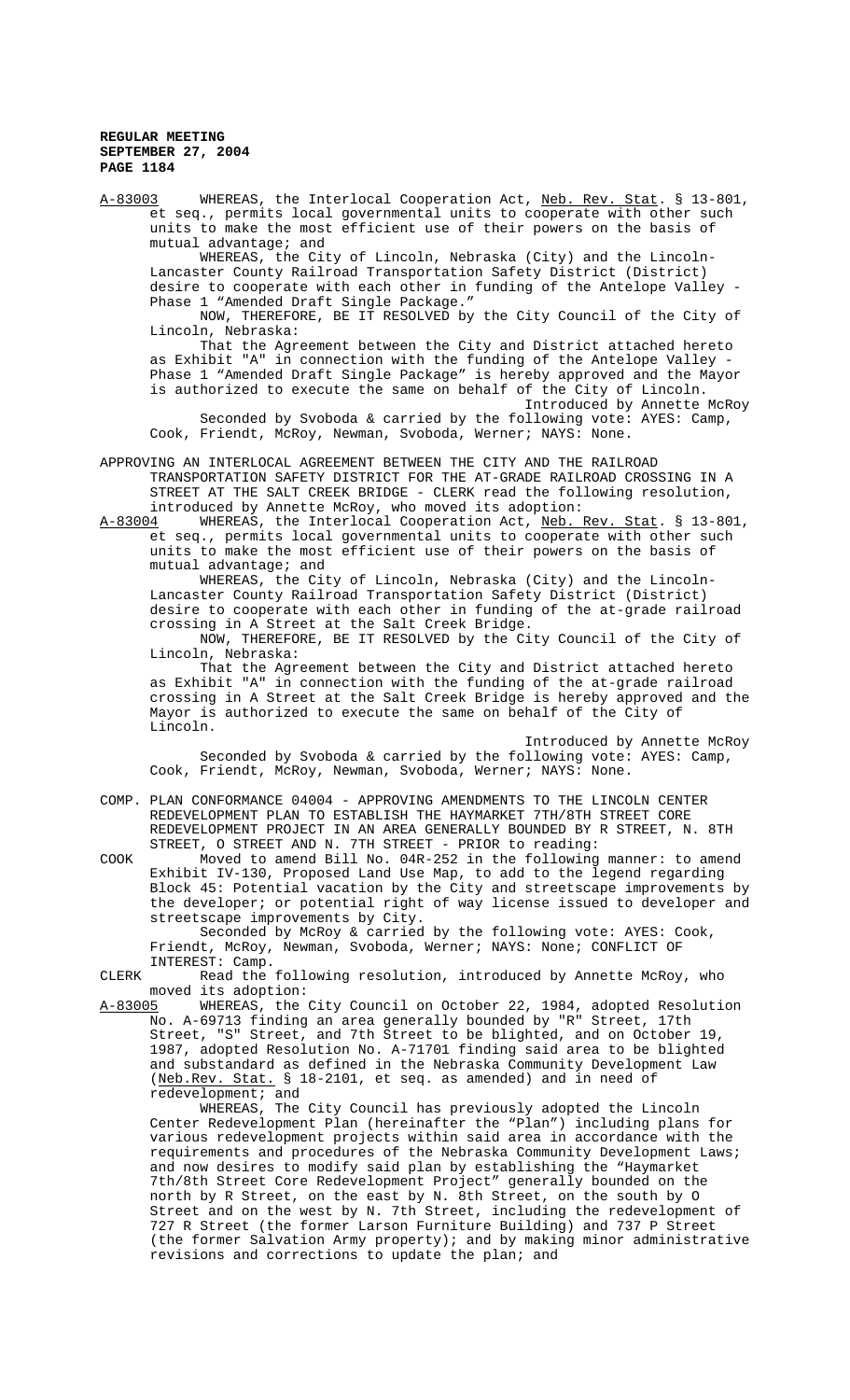WHEREAS, the Director of the Urban Development Department has filed with the City Clerk modifications to the redevelopment plan for said blighted and substandard area, which plan as modified is contained in the document entitled "Haymarket 7th & 8th Street Core Redevelopment Project", (hereinafter Haymarket 7th/8th Amendment) which is attached hereto, marked as Attachment "A", and made a part hereof by reference, and has reviewed said plan and has found that it meets the conditions set forth in Neb. Rev. Stat. § 18-2113 (2002 Cum. Supp.); and

WHEREAS, on August 20, 2004, a notice of public hearing was mailed postage prepaid to all registered neighborhood associations located in whole or in part within one mile radius of the area to be redeveloped setting forth the time, date, place and purpose of the public hearing to be held on September 1, 2004 before the Lincoln City - Lancaster County Planning Commission regarding the proposed Haymarket 7th/8th Amendments to the redevelopment plan, a copy of said notice and list of said registered neighborhood associations having been attached hereto as Attachment "B" and "C" respectively; and

WHEREAS, on September 16, 2004 a notice of public hearing was mailed postage prepaid to foregoing registered neighborhood associations setting forth the time, date, place, and purpose of the public hearing before the City Council to be held on September 27, 2004, regarding the proposed Haymarket 7th/8th Amendment to the Plan, a copy of said notice having been attached hereto as Attachment "D"; and

WHEREAS, on September 10, 2004 and September 17, 2004 a Notice of Public Hearing was published in the Lincoln Journal Star newspaper, setting the time, date, place and purpose of the public hearing to be held on September 27, 2004 regarding the proposed Haymarket 7th/8th Amendment to the Plan for said blighted and substandard area, a copy of such notice having been attached hereto and marked as Attachment "E"; and

WHEREAS, said proposed Haymarket 7th/8th Amendment to the Plan has been submitted to the Lincoln-Lancaster County Planning Commission for review and recommendations, and said Planning Commission has submitted its written recommendations with respect to the proposed Haymarket 7th/8th Amendment conformance to the 2025 Lincoln-Lancaster County Comprehensive Plan to the Mayor and City Council, a copy of said written recommendations having been attached hereto and marked as Attachment "F"; and

WHEREAS, on September 27, 2004 in the City Council chambers of the County-City Building, 555 South 10th Street, Lincoln, Nebraska, the City Council held a public hearing relating to the proposed modifications to the redevelopment plan and all interested parties were afforded at such public hearing a reasonable opportunity to express their views respecting said proposed modifications to the redevelopment plan; and

WHEREAS, the City Council has duly considered all statements made and materials submitted relating to said proposed modifications to the redevelopment plan.

WHEREAS, the City Council now finds and determines that the Lincoln Center Redevelopment Plan as modified by changing said plan by incorporating the Haymarket 7th/8th Redevelopment Project; and by making minor administrative revisions and corrections to update the plan; is described in sufficient detail and is designed with the general purpose of accomplishing a coordinated, adjusted and harmonious development of the City and its environs which will promote the general health, safety and welfare, sound design and arrangement, the wise and efficient expenditure of public funds, and the prevention of the recurrence of unsanitary or unsafe dwelling accommodations or conditions of blight, and is feasible and in conformity with the general plan for the development of the City of Lincoln as a whole and said plan is in conformity with the legislative declarations and determinations set forth in the Community Development Law.

NOW, THEREFORE, BE IT RESOLVED by the City Council of the City of Lincoln, Nebraska:

That pursuant to the provisions of the Nebraska Community Development Law and in light of the foregoing findings and determinations, the "Haymarket 7th & 8th Amendment" attached hereto as Attachment "A", establishing the Haymarket 7th & 8th Street Core Redevelopment Project and making minor administrative revisions and corrections to update the plan is hereby accepted and approved by the City Council as the governing body for the City of Lincoln.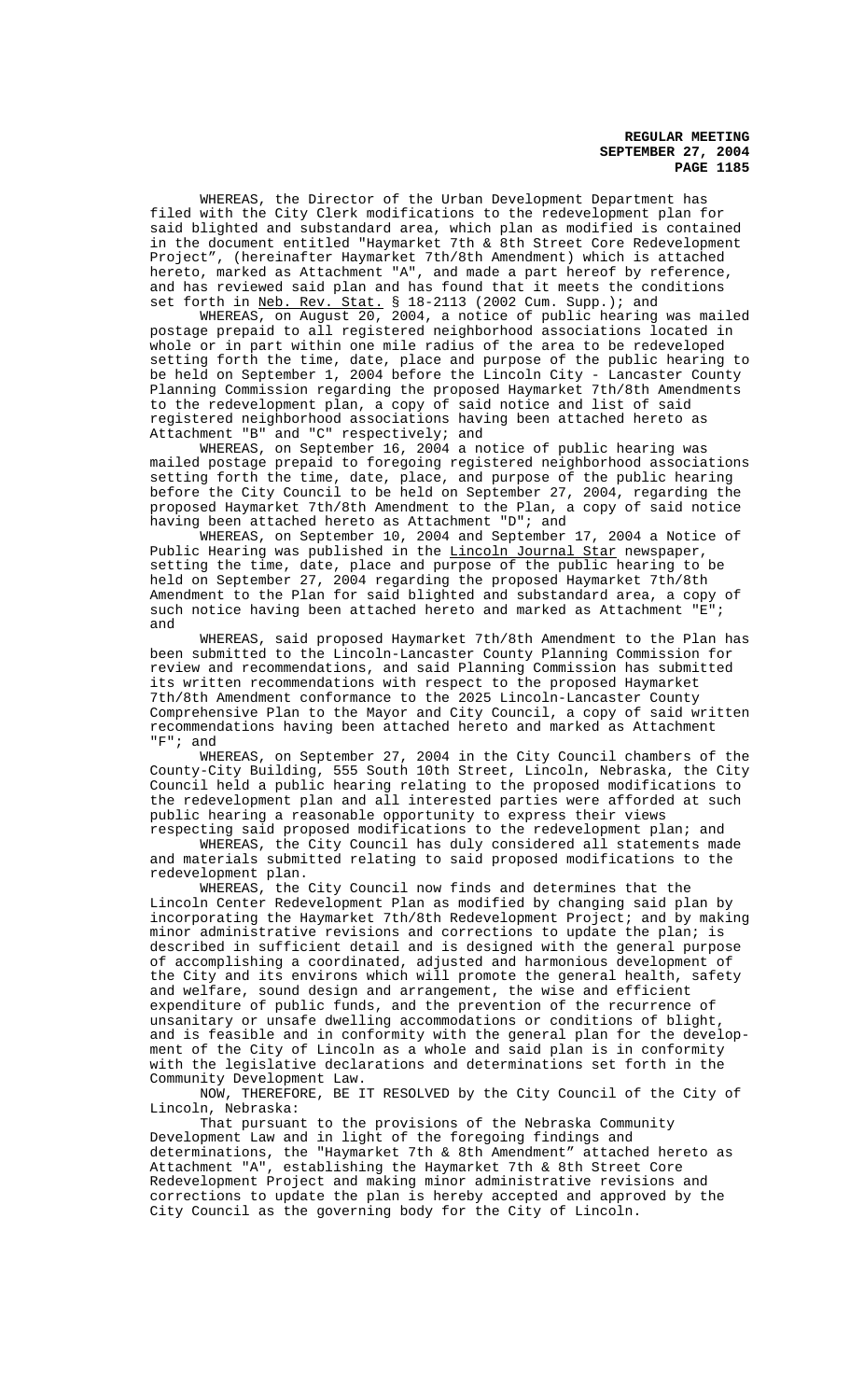BE IT STILL FURTHER RESOLVED that the Urban Development Director, or his authorized representative, is hereby authorized and directed to take all steps necessary to implement the provisions of said redevelopment plan as they relate to the above-described modifications.

BE IT STILL FURTHER RESOLVED, that it is intended that this resolution and the modifications adopted herein are supplemental hereto the findings, approvals, and authorizations set forth in Resolution No. A-68489, Resolution No. A-70273, Resolution No. A-71073, Resolution No. A-71490, Resolution No. A-71701, Resolution No. A-72046, Resolution No. A-72329, Resolution No. A-72774, Resolution No. A-73000, Resolution No. A-73698, Resolution A-74165, Resolution No. A-74186, Resolution A-74291, Resolution No. A-74583, Resolution No. A-74603, Resolution No. A-74583, Resolution No. A-75257, Resolution A-75784, Resolution A-75974, Resolution No. A-75784, Resolution A-76438, Resolution No. A-77828, Resolution No. A-78138, Resolution No. A-78688, Resolution No. A-80587, and Resolution No. A-81681.

Introduced by Annette McRoy Seconded by Svoboda & carried by the following vote: AYES: Cook, Friendt, McRoy, Newman, Svoboda, Werner; NAYS: None; CONFLICT OF INTEREST: Camp.

APPROVING AN INTERLOCAL AGREEMENT BETWEEN THE CITY, LANCASTER COUNTY, AND THE VILLAGE OF MALCOLM FOR THE OPERATION OF A KENO LOTTERY IN MALCOLM - CLERK read the following resolution, introduced by Patte Newman, who moved its adoption:<br>A-83006 WHEREAS, the

WHEREAS, the parties hereto are governmental subdivisions of the State of Nebraska and are public agencies for the purposes of the Interlocal Cooperation Act, Neb. Rev. Stat. § 13-801 et seq. (Cum. Supp. 2002); and

WHEREAS, the Interlocal Cooperation Act permits any two or more public agencies to enter into agreements with one another for joint or cooperative action; and

WHEREAS, the City of Lincoln, Lancaster County, and the Village of Malcolm are agreeable to allow the establishment and operation of Keno satellite facilities in the Village of Malcolm under the Lincoln Keno lottery; and

WHEREAS, the City of Lincoln, Lancaster County, and Village of Malcolm have set out their agreement in what is marked as Attachment "A" and made a part hereof as if set out fully.

NOW, THEREFORE, BE IT RESOLVED by the City Council of the City of Lincoln, Nebraska:

That the attached Interlocal Agreement between the City of Lincoln, Lancaster County, and the Village of Malcolm to provide for the establishment and operation of Keno satellite locations in the Village of Malcolm, in accordance with the terms and conditions contained in said Agreement, is hereby approved and the Mayor is authorized to execute the same on behalf of the City of Lincoln.

The City Clerk is directed to return one fully executed copy of the Agreement to the Mark Leikam in the Finance Department for transmittal to the Village of Malcolm.

Introduced by Patte Newman Seconded by Cook & carried by the following vote: AYES: Camp, Cook, Friendt, McRoy, Newman, Svoboda, Werner; NAYS: None.

ACCEPTING THE REPORT OF NEW AND PENDING CLAIMS AGAINST THE CITY AND APPROVING DISPOSITION OF CLAIMS SET FORTH THEREIN FOR THE PERIOD OF SEPTEMBER 1 - 15, 2004 - PRIOR to reading:

COOK Moved to amend Bill NO. 04R-256 in the following manner: on line 11, the claim of Lisa Fitzgerald be removed from the list of DENIED claims.

Seconded by Svoboda & carried by the following vote: AYES: Camp, Cook, Friendt, McRoy, Newman, Svoboda, Werner; NAYS: None.

CLERK Read the following resolution, introduced by Annette McRoy, who moved its adoption:<br>A-83007 BE IT RESOLVE

BE IT RESOLVED by the City Council of the City of Lincoln, Nebraska:

That the claims listed in the attached report, marked as Exhibit "A", dated September 16, 2004, of various new and pending tort claims filed against the City of Lincoln with the Office of the City Attorney or the Office of the City Clerk, as well as claims which have been disposed of, are hereby received as required by Neb. Rev. Stat. § 13-905 (Reissue 1997). The dispositions of claims by the Office of the City Attorney, as shown by the attached report, are hereby approved: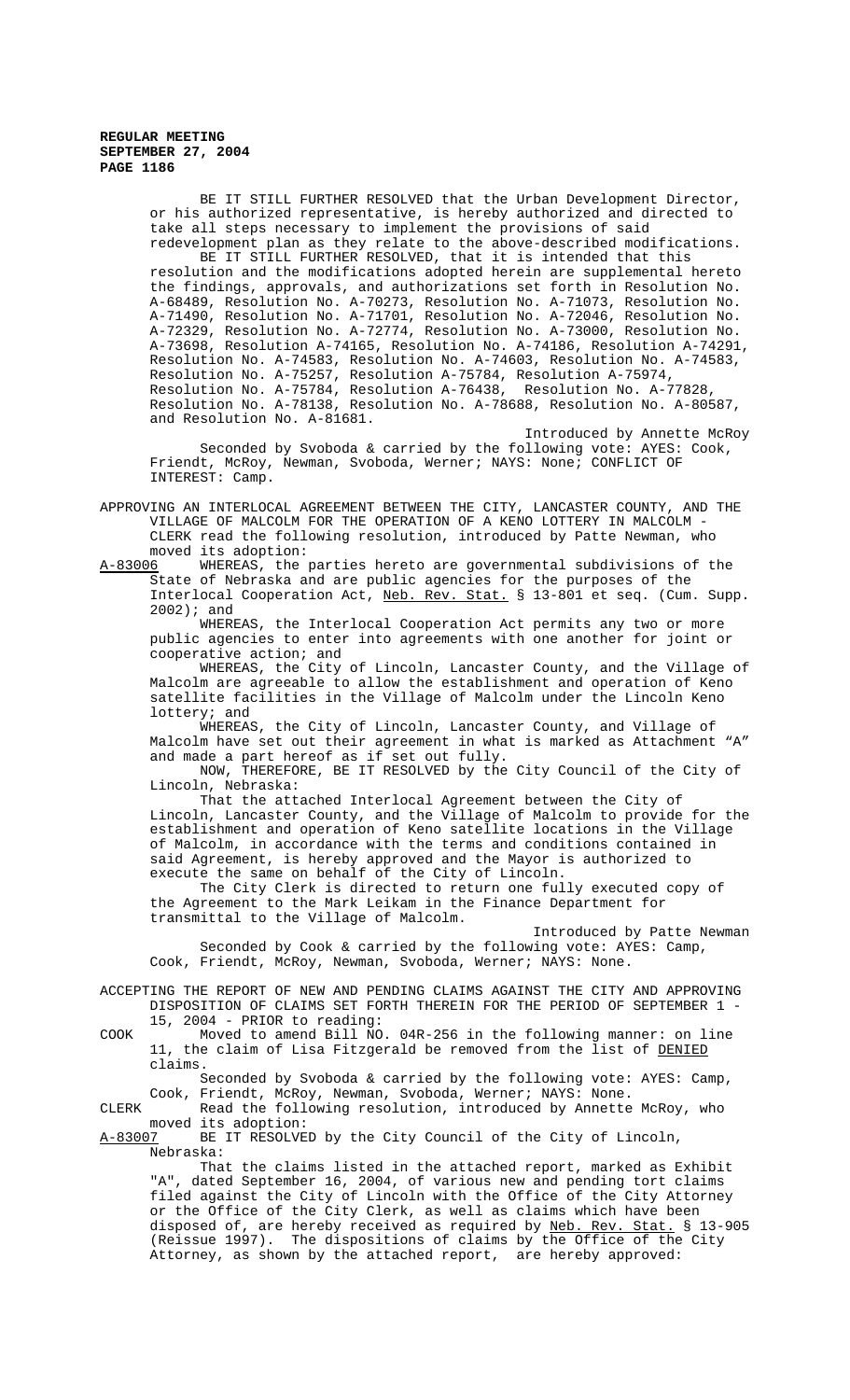|         | DENIED                                                                                                   |            |                                                                                                                                                | ALLOWED OR SETTLED                                                                                                                                                                                                                                                                                                                                                               |
|---------|----------------------------------------------------------------------------------------------------------|------------|------------------------------------------------------------------------------------------------------------------------------------------------|----------------------------------------------------------------------------------------------------------------------------------------------------------------------------------------------------------------------------------------------------------------------------------------------------------------------------------------------------------------------------------|
|         | Carie Seaberg<br><del>Lisa Fitzgerald</del>                                                              | $\ddot{s}$ | 1,751.00 Randy Brinkman<br>58.00 Mindy Curtis<br>The City Attorney is hereby directed to mail to the various                                   | \$2,800.00<br>1,312.56<br>Donna Lilly & Michael Lilly 1,000,000.00 GE Capital Information Technology 4,000.00                                                                                                                                                                                                                                                                    |
|         | disposition of their claim.                                                                              |            |                                                                                                                                                | claimants listed herein a copy of this resolution which shows the final                                                                                                                                                                                                                                                                                                          |
|         |                                                                                                          |            | Cook, Friendt, McRoy, Newman, Svoboda, Werner; NAYS: None.                                                                                     | Introduced by Annette McRoy<br>Seconded by Svoboda & carried by the following vote: AYES: Camp,                                                                                                                                                                                                                                                                                  |
|         | moved its adoption:                                                                                      |            | SETTING THE HEARING DATE OF MONDAY, OCTOBER 11, 2004 AT 1:30 PM FOR AN<br>CLERK read the following resolution, introduced by Patte Newman, who | APPLICATION OF PREMIER CATERING INC DBA LINCOLN STATION GREAT HALL FOR A<br>CLASS C LIQUOR LICENSE WITH CATERING LOCATED AT 201 NORTH 7TH STREET -                                                                                                                                                                                                                               |
| A-83008 | with Catering located at 201 North 7 <sup>th</sup> Street.<br>said time, a new hearing date will be set. |            | If the Police Dept. is unable to complete the investigation by                                                                                 | BE IT RESOLVED by the City Council, of the City of Lincoln, that a<br>hearing date is hereby set for Monday, October 11, 2004, at 1:30 p.m. or<br>as soon thereafter as possible in the City Council Chambers, County-City<br>Building, 555 S. 10th St., Lincoln, NE, for the Application of Premier<br>Catering Inc dba Lincoln Station Great Hall for a Class C Liquor License |

Introduced by Patte Newman Seconded by Svoboda & carried by the following vote: AYES: Camp, Cook, Friendt, McRoy, Newman, Svoboda, Werner; NAYS: None.

SETTING THE HEARING DATE OF MONDAY, OCTOBER 11, 2004 AT 1:30 PM FOR AN APPLICATION OF RIB RANCH INC DBA RIB RANCH FOR A CLASS I LIQUOR LICENSE LOCATED AT 6440 "O" STREET - CLERK read the following resolution, introduced by Patte Newman, who moved its adoption:

A-83009 BE IT RESOLVED by the City Council, of the City of Lincoln, that a hearing date is hereby set for Monday, October 11, 2004, at 1:30 p.m. or as soon thereafter as possible in the City Council Chambers, County-City Building, 555 S. 10<sup>th</sup> St., Lincoln, NE, for the Application of Rib Ranch Inc dba Rib Ranch for a Class I Liquor License located at 6440 "O" Street.

If the Police Dept. is unable to complete the investigation by said time, a new hearing date will be set.

Introduced by Patte Newman Seconded by Svoboda & carried by the following vote: AYES: Camp, Cook, Friendt, McRoy, Newman, Svoboda, Werner; NAYS: None.

SETTING THE HEARING DATE OF MONDAY, OCTOBER 11, 2004 AT 1:30 P.M. FOR A MANAGER APPLICATION OF RICKY J. REZAC FOR MOOSE LOYAL ORDER 175 DBA MOOSE LODGE 175 LOCATED AT 4901 N. 56<sup>TH</sup> STREET - CLERK read the following resolution, introduced by Patte Newman, who moved its adoption:<br>A-83010 BE

A-83010 BE IT RESOLVED by the City Council, of the City of Lincoln, that a hearing date is hereby set for Monday, October 11, 2004, at 1:30 p.m. or as soon thereafter as possible in the City Council Chambers, County-City

Building, 555 S. 10<sup>th</sup> St., Lincoln, NE, for the Manager Application of Ricky J. Rezac for Moose Loyal Order 175 dba Moose Lodge 175 located at 4901 N. 56<sup>th</sup> Street.

If the Police Dept. is unable to complete the investigation by said time, a new hearing date will be set.

Introduced by Patte Newman Seconded by Svoboda & carried by the following vote: AYES: Camp, Cook, Friendt, McRoy, Newman, Svoboda, Werner; NAYS: None.

# **PETITIONS & COMMUNICATIONS - NONE**

#### **REPORTS OF CITY OFFICERS**

CLERK'S LETTER AND MAYOR'S APPROVAL OF RESOLUTIONS AND ORDINANCES PASSED BY THE CITY COUNCIL ON SEPTEMBER 20, 2004 - CLERK presented said report which was placed on file in the Office of the City Clerk.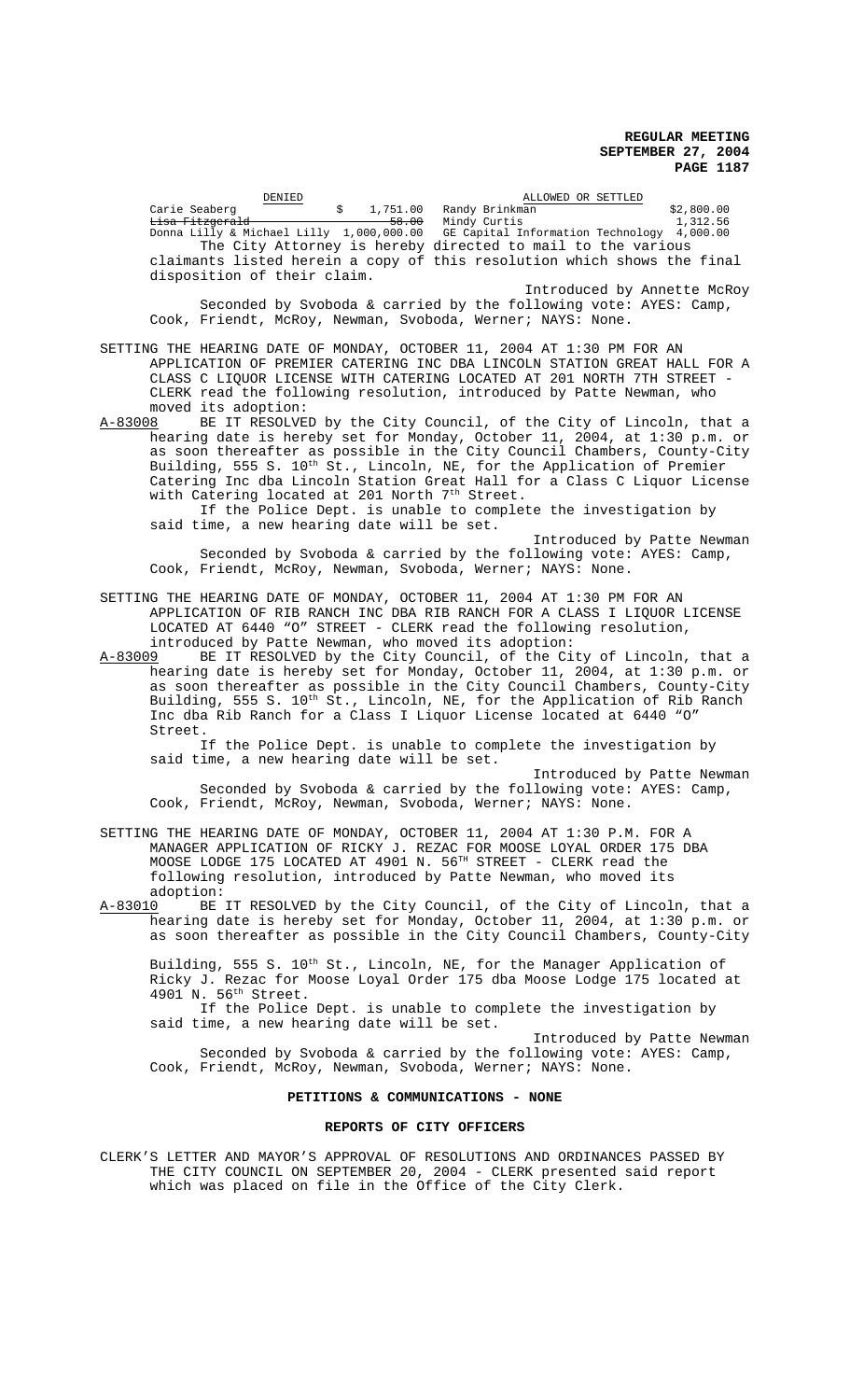INVESTMENT OF FUNDS FOR THE WEEK OF SEPTEMBER 13 THRU SEPTEMBER 24, 2004 – CLERK read the following resolution, introduced by Annette McRoy, who moved its adoption:<br>A-83011 BE IT HEREBY

BE IT HEREBY RESOLVED BY THE CITY COUNCIL of the City of Lincoln, Nebraska:

That the attached list of investments be confirmed and approved, and the City Treasurer is hereby directed to hold said investments until maturity unless otherwise directed by the City Council.

Introduced by Patte Newman Seconded by Svoboda & carried by the following vote: AYES: Camp, Cook, Friendt, McRoy, Newman, Svoboda, Werner; NAYS: None.

REPORT FROM CITY TREASURER OF CITY CASH ON HAND AT THE CLOSE OF BUSINESS AUGUST 31, 2004 - CLERK presented said report which was placed on file in the Office of the City Clerk.

APPROVING THE DISTRIBUTION OF FUNDS REPRESENTING INTEREST EARNINGS ON SHORT-TERM INVESTMENTS OF IDLE FUNDS DURING THE MONTH ENDED AUGUST 31, 2004 - CLERK read the following resolution, introduced by Patte Newman, who moved its adoption:

A-83012 BE IT RESOLVED by the City Council of the City of Lincoln, Nebraska:

That during the month ended August 31, 2004, \$744,843.45 was earned from the investments of "IDLE FUNDS". The same is hereby distributed to the various funds on a pro-rata basis using the balance of each fund and allocating a portion of the interest on the ratio that such balance bears to the total of all fund balances.

Introduced by Patte Newman Seconded by Svoboda & carried by the following vote: AYES: Camp, Cook, Friendt, McRoy, Newman, Svoboda, Werner; NAYS: None.

# ORDINANCES - 1<sup>st</sup> READING & ASSOCIATED RESOLUTIONS

(Resolutions listed hereunder advance to Public Hearing on 10/4/04)

- MISC. NO. 03012 ADOPTING THE CITY OF LINCOLN PROGRAM FOR PAYMENT OF ARTERIAL STREET IMPACT FEE TO PROMOTE ECONOMIC DEVELOPMENT.
- CHANGE OF ZONE 04058 AMENDING TITLE 27 OF THE LINCOLN MUNICIPAL CODE TO AMEND THE IMPACT FEE ORDINANCE TO ADOPT A NEW METHOD FOR THE REIMBURSEMENT OF ARTERIAL STREET IMPACT FEES FOR QUALIFYING ECONOMIC DEVELOPMENT PROJECTS TO BE MADE IN CONFORMANCE WITH A SPECIFIC POLICY STATEMENT ADOPTED BY RESOLUTION OF THE CITY COUNCIL RATHER THAN BY A VOTE OF AT LEAST FIVE CITY COUNCIL MEMBERS - CLERK read an ordinance, introduced by Patte Newman, amending Section 27.82.110 of the Lincoln Municipal Code to adopt a new method by which the reimbursement of arterial street impact fees, for qualifying economic development projects, shall only be made in conformance with a specific policy statement adopted by resolution of the City Council, rather than by a vote of at least five City Council members; and repealing Section 27.82.110 of the Lincoln Municipal Code as hitherto existing, the first time.
- AMENDING CHAPTER 5.36 OF THE LINCOLN MUNICIPAL CODE RELATING TO PEDDLERS TO CLARIFY THAT HEARINGS FOR THE REVOCATION OF A PEDDLER'S PERMIT SHALL BE HELD BEFORE THE PERMIT REVIEW BOARD, AND TO ESTABLISH THE PERMIT REVIEW BOARD, RATHER THAN THE CITY COUNCIL, AS THE BOARD TO HEAR THE APPEAL OF AN APPLICANT DENIED A PEDDLER PERMIT - CLERK read an ordinance, introduced by Patte Newman, amending Chapter 5.36 of the Lincoln Municipal Code relating to Peddlers by amending Section 5.36.110 to clarify that hearings for the revocation of a peddler's permit shall be held before the Permit Review Board; amending Section 5.36.120 to establish the Permit Review Board, rather than the City Council, as the board to hear the appeal of an applicant denied a peddler permit; and repealing Sections 5.36.110 and 5.36.120 of the Lincoln Municipal Code as hitherto existing, the first time.
- AMENDING CHAPTER 9.32 OF THE LINCOLN MUNICIPAL CODE RELATING TO LOTTERIES TO DEFINE THE PURPOSES TO WHICH LOTTERY AND RAFFLE PROFITS ARE TO BE DEVOTED, TO ALLOW THE CITY CLERK TO APPROVE OR DENY APPLICATIONS FOR LOTTERY AND RAFFLE PERMITS, TO ESTABLISH AN APPEAL PROCEDURE FOR DENIED APPLICATIONS, TO CREATE AN APPEALS BOARD, AND TO REVISE THE PROCEDURE ON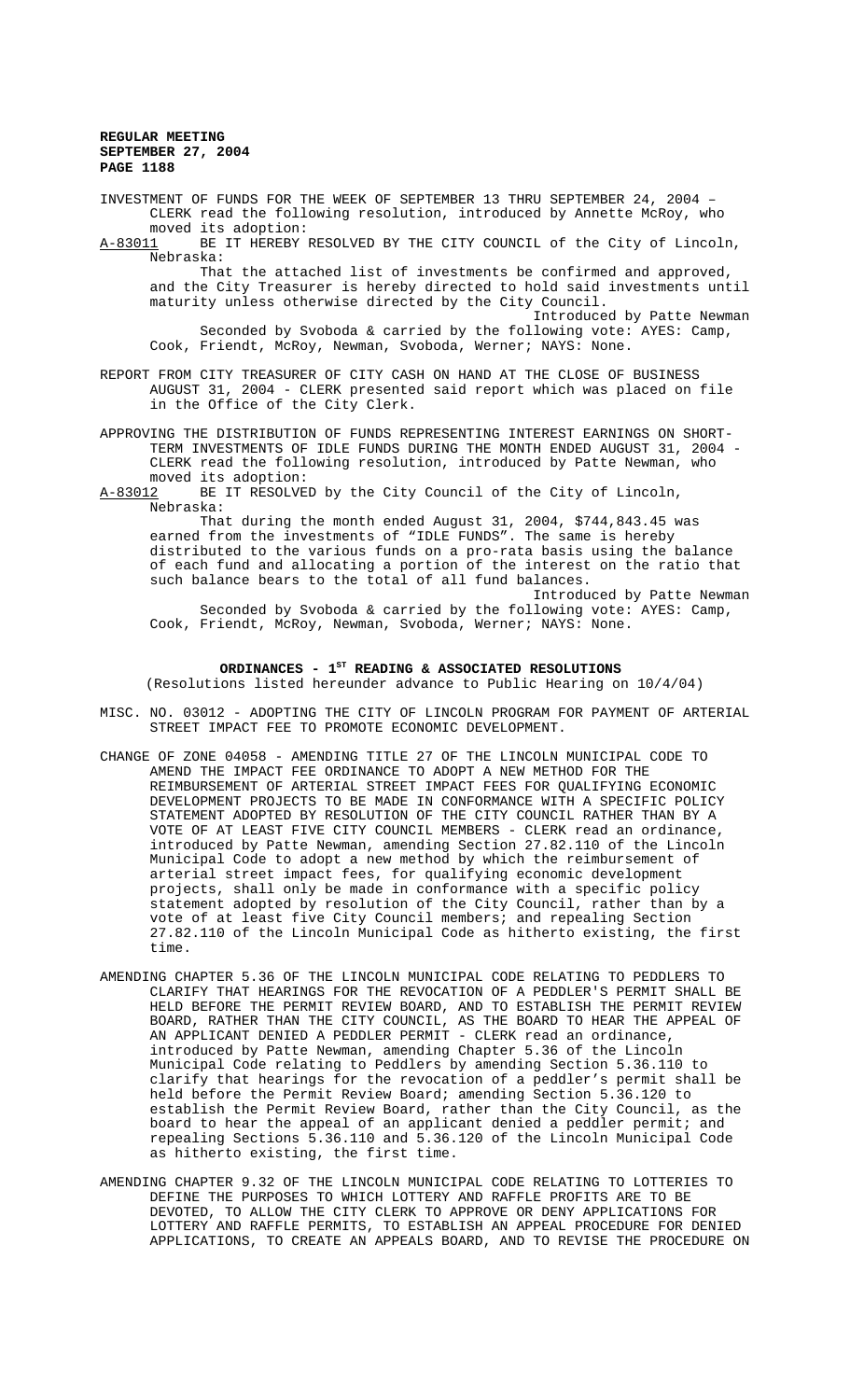REVOCATION OF PERMITS - CLERK read an ordinance, introduced by Patte Newman, amending Chapter 9.32 of the Lincoln Municipal Code relating to Lotteries by amending Section 9.32.030 to define the purposes to which lottery and raffle profits are to be devoted; amending Section 9.32.050 to allow the City Clerk to approve or deny applications for lottery and raffle permits; adding a new section numbered 9.32.050 to allow the City Clerk to approve or deny applications for lottery and raffle permits; adding a new section numbered 9.32.065 to establish an appeal procedure for denied applications and to create an appeals board; amending Section 9.32.070 to revise the procedure on revocation of permits; and repealing Sections 9.32.030, 9.32.050, and 9.32.070 of the Lincoln Municipal Code as hitherto existing, the first time.

- AMENDING SECTION 3.04.040 OF THE LINCOLN MUNICIPAL CODE TO INCREASE THE FEES CHARGED BY THE CITY FOR PHOTOSTATIC COPIES, TYPEWRITTEN COPIES OF ANY RECORD, AND USE OF THE CORPORATE SEAL ON ANY ATTESTATION, ACKNOWLEDGMENT OR OTHER CERTIFICATE - CLERK read an ordinance, introduced by Patte Newman, amending Section 3.04.040 of the Lincoln Municipal Code to increase the fees charged by the City for photostatic copies, typewritten copies of any record, and use of the corporate seal on any attestation, acknowledgment or other certificate  $i$  and repealing Section 3.04.040 of the Lincoln Municipal Code as hitherto existing, the first time.
- AMENDING SECTION 10.06.160 OF THE LINCOLN MUNICIPAL CODE TO MAKE THE GENERAL CLASSIFICATION OF VIOLATIONS OF THE PROVISIONS OF TITLE 10 CONSISTENT WITH THE GENERAL CLASSIFICATION OF TRAFFIC VIOLATIONS OF THE NEBRASKA RULES OF THE ROAD - CLERK read an ordinance, introduced by Patte Newman, amending Section 10.06.160 of the Lincoln Municipal Code to make the general classification of violations of the provisions of Title 10 consistent with the general classification of violations of the Nebraska Rules of the Road, and repealing Section 10.06.160 of the Lincoln Municipal code as hitherto existing, the first time.
- CHANGE OF ZONE 04042 AMENDING CHAPTER 27.69 OF THE LINCOLN MUNICIPAL CODE RELATING TO PERMITTED SIGNS IN THE H-3 ZONING DISTRICT TO CLARIFY LANGUAGE AND TO ALLOW ON-PREMISES POLE SIGNS LOCATED WITHIN 660 FEET OF THE DESIGNATED INTERSTATE TO INCLUDE ELECTRONIC CHANGEABLE COPY UP TO 240 SQUARE FEET IN THE SIGN AREA, AND RELATING TO PERMITTED SIGNS IN NON-RESIDENTIAL DISTRICT TO ALLOW AN EXCEPTION TO THE MAXIMUM CHANGING SIGN AREA - CLERK read an ordinance, introduced by Patte Newman, amending Chapter 27.69 of the Lincoln Municipal Code relating to signs by amending Section 27.69.049 relating to permitted signs in the H-3 zoning district to clarify language and to allow on premises pole signs located within 660 feet of the designated interstate to include electronic changeable copy up to 240 square feet in sign area; by amending Section 27.69.270 relating to other permitted signed in nonresidential districts to allow an exception to the maximum changing sign area as provided in Section 27.69.049(d); and repealing Sections 27.69.049 and 27.69.270 of the Lincoln Municipal Code as hitherto existing, the first time.
- CHANGE OF ZONE 04044 AMENDING TITLE 27 OF THE LINCOLN MUNICIPAL CODE RELATING TO ZONING BY AMENDING SECTION 27.07.040 TO ELIMINATE THE REQUIREMENT THAT A COMMUNITY UNIT PLAN IN THE AG DISTRICT SHALL CONTAIN A MINIMUM AREA OF 75 ACRES; BY AMENDING SECTION 27.65.020 TO PROVIDE PROVISIONS REGARDING APPROVAL OF A COMMUNITY UNIT PLAN IN THE BTA OVERLAY DISTRICT WITH UNDERLYING AG OR AGR ZONING TO REQUIRE THAT IN THE BTA OVERLAY DISTRICT THE LAND WITHIN A COMMUNITY PLAN BE DIVIDED INTO TWO COMPONENTS, AN ACREAGE DEVELOPMENT COMPONENT AND AN URBAN RESERVE COMPONENT, TO PROVIDE DENSITY BONUS, AND TO PROVIDE FOR THE TIMING OF SUBDIVISION AND DEVELOPMENT OF EACH COMPONENT; BY AMENDING SECTION 27.65.030 TO PROVIDE THAT THE APPLICATION FOR A COMMUNITY UNIT PLAN SHALL BE FILED WITH THE PLANNING DEPARTMENT RATHER THAN THE DEPARTMENT OF BUILDING AND SAFETY AND TO REQUIRE THE EXECUTION OF AN AGREEMENT BETWEEN THE CITY AND THE PERMITTEE FOR DEVELOPMENT OF A COMMUNITY UNIT PLAN LOCATED IN THE BTA OVERLAY DISTRICT; BY AMENDING SECTION 27.65.070 TO PROVIDE FOR THE FORM OF COMMUNITY PLAN IN THE R-1 THROUGH R-6 ZONING DISTRICTS AND IN THE AG AND AGR ZONING DISTRICTS NOT WITHIN THE BTA OVERLAY DISTRICT; BY ADDING A NEW SECTION NUMBERED 27.65.075 TO PROVIDE FOR THE FORM OF A COMMUNITY UNIT PLAN IN THE BTA OVERLAY DISTRICT; BY ADDING A NEW SECTION NUMBERED 27.83.010 TO PROVIDE REGULATIONS FOR THE BTA BUILD THROUGH ACREAGE OVERLAY DISTRICT; BY ADDING A NEW SECTION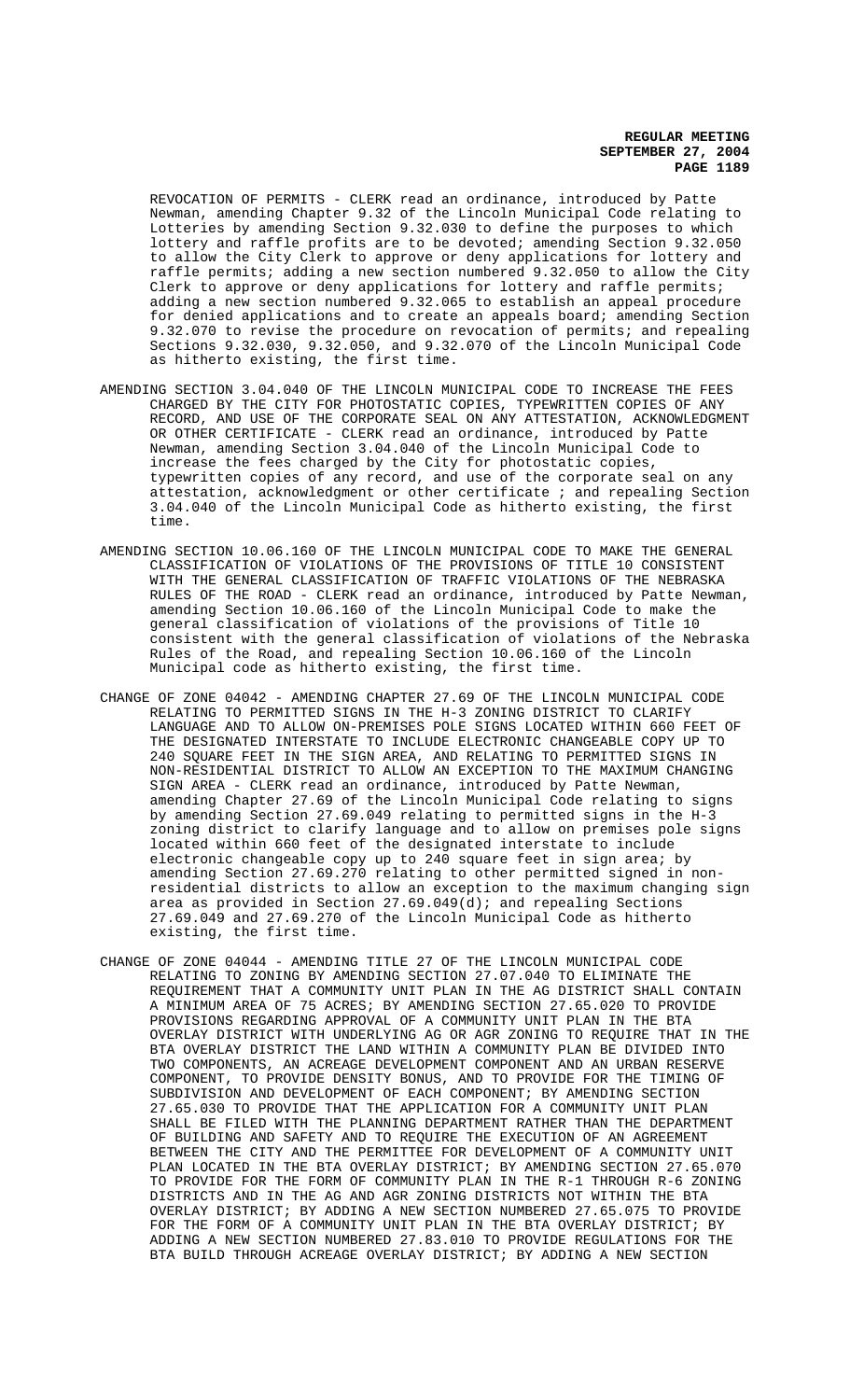NUMBERED 27.83.020 TO DESCRIBE THE PURPOSE OF THE BTA OVERLAY DISTRICT; BY ADDING A NEW SECTION NUMBERED 27.83.030 TO ESTABLISH THE DISTRICT BOUNDARIES FOR THE BTA OVERLAY DISTRICT; BY ADDING A NEW SECTION NUMBERED 27.83.040 TO ESTABLISH USE REGULATIONS FOR THE BTA OVERLAY DISTRICT; BY ADDING A NEW SECTION NUMBERED 27.83.050 TO PROVIDE PROVISIONS GOVERNING THE USE OF AN UNDERSIZED LOT FOR A SINGLE FAMILY DWELLING PURSUANT TO A SPECIAL PERMIT FOR A COMMUNITY UNIT PLAN IN THE BTA OVERLAY DISTRICT; BY ADDING A NEW SECTION NUMBERED 27.83.060 TO ESTABLISH AREA, HEIGHT, GRADING AND LAND USE DISTURBANCE, PARKING, AND SIGN REGULATIONS FOR THE BTA OVERLAY DISTRICT - CLERK read an ordinance, introduced by Patte Newman, amending Title 27 of the Lincoln Municipal Code relating to zoning by amending Section 27.07.040 to eliminate the requirement that a community unit plan in the AG district shall contain a minimum area of 75 acres; by amending Section 27.65.020 to provide provisions regarding approval of a community unit plan in the BTA Overlay District with underlying AG or AGR zoning to require that in the BTA Overlay District the land within a community plan be divided into two components, an Acreage Development Component and an Urban Reserve Component, to provide density bonus, and to provide for the timing of subdivision and development of each component; by amending Section 27.65.030 to provide that the application for a community unit plan shall be filed with the Planning Department rather than the Department of Building and Safety and to require the execution of an agreement between the City and the permittee for development of a community unit plan located in the BTA Overlay District; by amending Section 27.65.070 to provide for the form of community plan in the R-1 through R-6 zoning districts and in the AG and AGR zoning districts not within the BTA Overlay District; by adding a new section numbered 27.65.075 to provide for the form of a community unit plan in the BTA Overlay District; by adding a new section numbered 27.83.010 to provide regulations for the BTA Build Through Acreage Overlay District; by adding a new section numbered 27.83.020 to describe the purpose of the BTA Overlay District; by adding a new section numbered 27.83.030 to establish the district boundaries for the BTA Overlay District; by adding a new section numbered 27.83.040 to establish use regulations for the BTA Overlay District; by adding a new section numbered 27.83.050 to provide provisions governing the use of an undersized lot for a single family dwelling pursuant to a special permit for a community unit plan in the BTA Overlay District; by adding a new section numbered 27.83.060 to establish area, height, grading and land use disturbance, parking, and sign regulations for the BTA Overlay District; by repealing Sections 27.07.040, 27.65.020, 27.65.030, and 27.65.070 of the Lincoln Municipal Code as hitherto existing; and by codifying Sections 27.83.010 through 27.83.060 as Chapter 27.83 of the Lincoln Municipal Code, entitled "Build Through Acreage Overlay District", the first time.

MISC. NO. 04008A - AMENDING TITLE 26 OF THE LINCOLN MUNICIPAL CODE RELATING TO THE LAND SUBDIVISION ORDINANCE BY AMENDING SECTION 26.11.037 TO ELIMINATE THE PROVISION THAT A PRELIMINARY PLAT SHALL ONLY BE EFFECTIVE FOR A PERIOD OF TEN YEARS FROM THE DATE OF THE CITY'S APPROVAL; BY AMENDING SECTION 26.11.038 TO PROVIDE PROVISIONS REGARDING THE INSTALLMENT OR CONSTRUCTION OF UTILITIES WITHIN THE ACREAGE DEVELOPMENT COMPONENT OF A COMMUNITY UNIT PLAN LOCATED IN THE BTA OVERLAY DISTRICT; BY ADDING A NEW SECTION NUMBERED 26.15.050 TO REQUIRE A TRANSITIONAL PRELIMINARY PLAT FOR THE FUTURE CONVERSION OF THE ACREAGE DEVELOPMENT COMPONENT AND DEVELOPMENT OF THE URBAN RESERVE COMPONENT FOR COMMUNITY UNIT PLANS WITHIN THE BTA OVERLAY DISTRICT AND TO DELINEATE REQUIRED INFORMATION TO BE SHOWN ON THE TRANSITIONAL PRELIMINARY PLAT; BY ADDING A NEW SECTION NUMBERED 26.23.122 TO REQUIRE EASEMENTS AND DEDICATIONS FOR FUTURE USE OF LAND FOR STREETS AND PUBLIC UTILITIES UNDER THE FUTURE CONVERSION OF THE ACREAGE DEVELOPMENT COMPONENT OF A COMMUNITY UNIT PLAN TO BE INCLUDED AS PART OF ANY FINAL PLAT FOR THE ORIGINAL DEVELOPMENT OF THE ACREAGE DEVELOPMENT COMPONENT - CLERK read an ordinance, introduced by Patte Newman, amending Title 26 of the Lincoln Municipal Code relating to the Land Subdivision ordinance by amending Section 26.11.037 to eliminate the provision that a preliminary plat shall only be effective for a period of ten years from the date of the City's approval; by amending Section 26.11.038 to provide provisions regarding the installment or construction of utilities within the Acreage Development Component of a community unit plan located in the BTA Overlay District; by adding a new section numbered 26.15.050 to require a transitional preliminary plat for the future conversion of the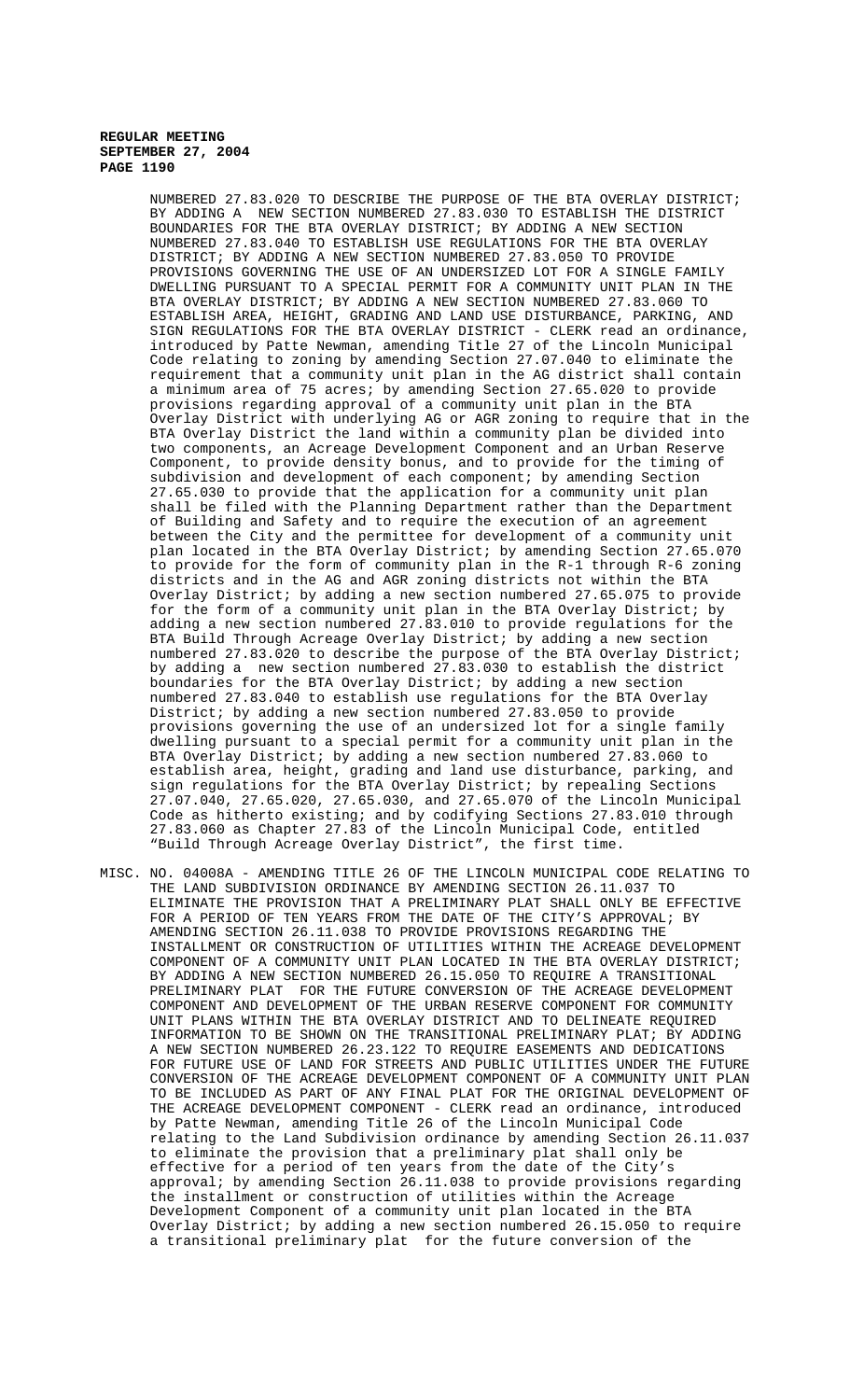Acreage Development Component and development of the Urban Reserve Component for community unit plans within the BTA Overlay District and to delineate required information to be shown on the transitional preliminary plat; by adding a new section numbered 26.23.122 to require easements and dedications for future use of land for streets and public utilities under the future conversion of the Acreage Development Component of a community unit plan to be included as part of any final plat for the original development of the Acreage Development Component; and repealing Sections 26.11.037 and 26.11.038 of the Lincoln Municipal Code as hitherto existing, the first time.

- MISC. NO. 04008B AMENDING CHAPTER 26.27 OF THE LINCOLN MUNICIPAL CODE RELATING TO MINIMUM IMPROVEMENTS BY AMENDING SECTIONS 26.27.020, SIDEWALKS; 26.27.070, STREET LIGHTING; 26.27.080, LANDSCAPE SCREENS; AND 26.27.090, TREES, TO WAIVE THE REQUIREMENT FOR THE INSTALLATION OF THE FOREGOING IMPROVEMENTS FOR SUBDIVISIONS LOCATED OUTSIDE THE CITY LIMITS WHERE ALL LOTS CONTAIN AN AREA OF ONE OR MORE ACRES - CLERK read an ordinance, introduced by Patte Newman, amending Chapter 26.27 of the Lincoln Municipal Code relating to Minimum Improvements by amending Sections 26.27.020, Sidewalks; 26.27.070, Street Lighting; of the foregoing improvements for subdivisions located outside the city limits where all lots contain an area of one or more acres; and repealing Sections 26.27.020, 26.27.070, 26.27.080, and 26.27.090 of the Lincoln Municipal Code as hitherto existing, the first time.
- MISC NO. 04011 AMENDING THE DESIGN STANDARDS UNDER CHAPTER 2.20 RURAL PUBLIC STREET DESIGN STANDARDS, TO REVISE THE TITLE TO RURAL PUBLIC AND INTERMEDIATE BTA PUBLIC STREET DESIGN STANDARDS; TO REVISE SECTION 1 TO INCLUDE PROVISIONS REGARDING PAVING OF PUBLIC STREETS IN AN AREA SUBJECT TO APPLICATION OF BTA BUILD THROUGH ACREAGE STANDARDS AND TO ESTABLISH DESIGN STANDARDS FOR RURAL STREETS WHICH INCLUDE ELEMENTS OF THE CITY'S DESIGN STANDARDS FOR BOTH URBAN AND RURAL PUBLIC STREETS WHICH WILL ENCOURAGE ULTIMATE TRANSITION TO AN ACCEPTABLE URBAN STREET CROSS SECTION; TO REVISE SECTION 2.3 TO REQUIRE STREET ALIGNMENTS SHOWN AS BEING EXTENDED IN THE TRANSITIONAL PLAT TO BE GRADED IN SUCH A WAY AS TO ENCOURAGE THE EVENTUAL EXTENSION OF THE STREET; TO REVISE SECTION 3.1 TO REDUCE THE MINIMUM DESIGN SPEED FOR LOCAL STREETS; TO REVISE SECTION 3.2 TO CLARIFY THAT OBSTRUCTIONS SHALL NOT BE PLACED IN PUBLIC STREET RIGHT-OF-WAY AS OPPOSED TO JUST THE PUBLIC STREET; TO REVISE SECTION 3.3.2 TO MODIFY THE TABLE WHICH SETS THE MINIMUM RADII FOR VARIOUS DESIGN SPEEDS; TO REVISE SECTION 3.4.1.B. TO PROVIDE THAT THE MAXIMUM LONGITUDINAL GRADE FOR LOCAL STREETS WILL BE 7%; TO REVISE SECTION 3.4.2 TO REVISE THE TABLE FOR MINIMUM LENGTH VERTICAL CURVES NECESSARY TO PROVIDE ADEQUATE SAFE ENTERING SIGHT DISTANCE; TO REVISE SECTION 3.5 TO PROVIDE FOR A RURAL CROSS SECTION DESIGNED FOR FUTURE CONVERSION TO AN URBAN CROSS SECTION; TO DELETE SECTION 3.5.2 RELATING TO GRANULAR SURFACING; TO ADD A NEW SECTION 3.10 TO PROVIDE FOR SIDEWALKS AND PEDESTRIAN ACCOMMODATIONS, TO PROVIDE FOR THE ELECTIVE CONSTRUCTION OF SIDEWALKS IN INITIAL ACREAGE SUBDIVISIONS IN BTA DEVELOPMENTS, AND TO REQUIRE SIDEWALKS WHEN ANNEXATION OF THE SUBDIVISION AND TRANSITION TO HIGHER DENSITIES OCCURS; AND TO SUBSTITUTE A NEW FIGURE RSI AS A TYPICAL CROSS SECTION FOR RURAL STREETS IMPROVEMENTS.
- CHANGE OF ZONE 04045A AMENDING TITLE 27 OF THE LINCOLN MUNICIPAL CODE BY AMENDING SECTIONS 27.27.080(B), 27.28.090(B), 27.31.100(B), AND 27.37.070(E) TO DELETE "THE LOCATION OF PROPOSED FREE-STANDING SIGNS" FROM THE LIST OF INFORMATION TO BE INCLUDED WITH THE USE PERMIT APPLICATION IN THE O-3 OFFICE PARK DISTRICT, R-T RESIDENTIAL TRANSITION DISTRICT, B-2 PLANNED NEIGHBORHOOD BUSINESS DISTRICT, AND B-5 PLANNED REGIONAL BUSINESS DISTRICT; BY AMENDING SECTION 27.69.083 TO DELETE THE REQUIREMENT THAT THE LOCATION, SIZE AND ILLUMINATION OF ALL SIGNS BE SHOWN ON THE USE PERMIT APPLICATION AND THAT IT BE APPROVED AS PART OF SAID APPLICATION AND THAT THE SIGN BE IN KEEPING WITH THE CHARACTER OF THE AREA IN WHICH IT IS LOCATED; BY REPEALING SECTION 27.69.085 RELATING TO PERMITTED SIGNS IN A CORPORATE OFFICE PARK PLANNED UNIT DEVELOPMENT; BY AMENDING SECTION 27.69.160 TO ELIMINATE THE REQUIREMENT THAT THE LOCATION, SIZE AND ILLUMINATION OF SIGNS BE SHOWN ON THE SPECIAL PERMIT APPLICATION AND BE APPROVED AS PART OF SAID APPLICATION AND TO ELIMINATE THE REQUIREMENT THAT THE SIGN BE IN KEEPING WITH THE CHARACTER OF THE AREA IN WHICH IT IS LOCATED; BY AMENDING SECTION 27.69.220 TO ELIMINATE THE REQUIREMENT CONCERNING GROUND SIGNS WHEN PART OF A LANDSCAPE SCREEN APPROVED BY THE PLANNING DIRECTOR; BY AMENDING SECTION 27.70.050 TO MODIFY THE REQUIREMENTS AFTER APPROVAL OF A USE PERMIT TO ALLOW BUILDING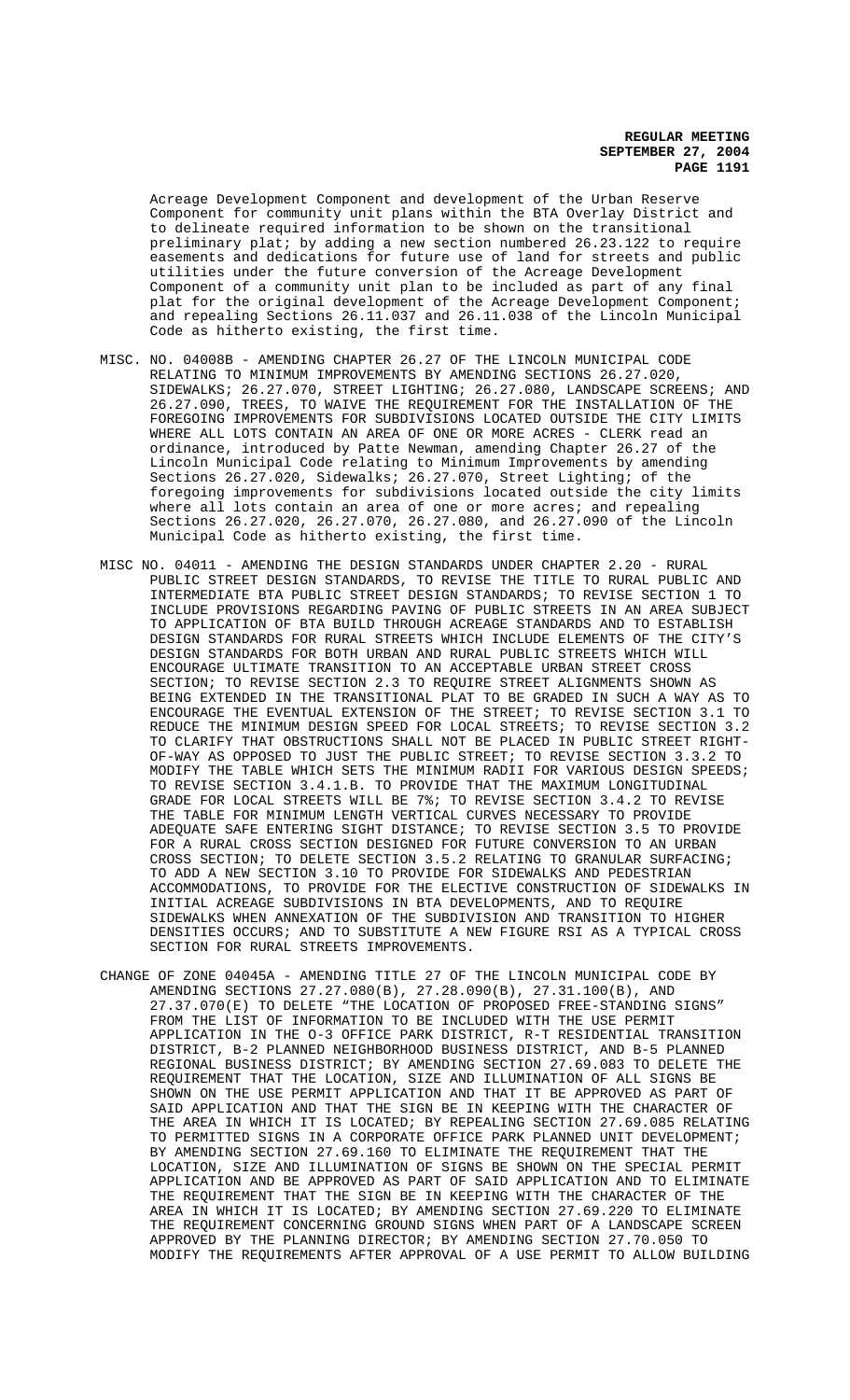PERMITS, CERTIFICATES OF OCCUPANCY, AND SUBDIVISION OF PROPERTY TO BE ISSUED OR APPROVED UPON SUBSTANTIAL COMPLIANCE WITH THE PLOT PLAN AS APPROVED AND TO GRANT THE PLANNING DIRECTOR THE AUTHORITY TO REVIEW AND DETERMINE IF A PROPOSAL IS IN SUBSTANTIAL CONFORMANCE WITH THE SPIRIT AND INTENT OF THE APPROVED PLAN - CLERK read an ordinance, introduced by Patte Newman, amending Title 27 of the Lincoln Municipal Code by amending Sections 27.27.080(b), 27.28.090(b), 27.31.100(b), and 27.37.070(e) to delete "the location of proposed free-standing signs" from the list of information to be included with the use permit application in the O-3 Office Park District, R-T Residential Transition District, B-2 Planned Neighborhood Business District, and B-5 Planned Regional Business District; by amending Section 27.69.083 to delete the requirement that the location, size and illumination of all signs be shown on the use permit application and that it be approved as part of said application and that the sign be in keeping with the character of the area in which it is located; by repealing Section 27.69.085 relating to permitted signs in a Corporate Office Park planned unit development; by amending Section 27.69.160 to eliminate the requirement that the location, size and illumination of signs be shown on the special permit application and be approved as part of said application and to eliminate the requirement that the sign be in keeping with the character of the area in which it is located; by amending Section 27.69.220 to eliminate the requirement concerning ground signs when part of a landscape screen approved by the Planning Director; by amending Section 27.70.050 to modify the requirements after approval of a use permit to allow building permits, certificates of occupancy, and subdivision of property to be issued or approved upon substantial compliance with the plot plan as approved and to grant the Planning Director the authority to review and determine if a proposal is in substantial conformance with the sprit and intent of the approved plan; and repealing Sections 27.27.080, 27.28.090, 27.31.100, 27.37.070, 27.69.083, 27.69.160, 27.69.220, and 27.70.050 of the Lincoln Municipal Code as hitherto existing, the first time.

- CHANGE OF ZONE 04045B AMENDING CHAPTER 27.63 OF THE LINCOLN MUNICIPAL CODE RELATING TO SPECIAL PERMITS BY AMENDING SECTIONS 27.63.010, 27.63.070, 27.63.120, 27.63.130, 27.63.170, 27.63.210, 27.63.280, 27.63.400, 27.63.420, 27.63.430, 27.63.470, 27.63.530, 27.63.570, 27.63.580, AND 27.63.590 TO MODIFY PROVISIONS WITHIN SAID SECTIONS TO ALLOW SPECIAL PERMITS TO BE APPROVED BY THE PLANNING COMMISSION RATHER THAN THE CITY COUNCIL - CLERK read an ordinance, introduced by Patte Newman, amending Chapter 27.63 of the Lincoln Municipal Code relating to special permits by amending Sections 27.63.010, 27.63.070, 27.63.120, 27.63.130, 27.63.170, 27.63.210, 27.63.280, 27.63.400, 27.63.420, 27.63.430, 27.63.470, 27.63.530, 27.63.570, 27.63.580, and 27.63.590 to modify provisions within said sections to allow special permits to be approved by the Planning Commission rather than the City Council; and repealing Sections 27.63.010, 27.63.070, 27.63.120, 27.63.130, 27.63.170, 27.63.210, 27.63.280, 27.63.400, 27.63.420, 27.63.430, 27.63.470, 27.63.530, 27.63.570, 27.63.580, and 27.63.590 of the Lincoln Municipal Code as hitherto existing, the first time.
- CHANGE OF ZONE 04045C AMENDING CHAPTER 27.65 OF THE LINCOLN MUNICIPAL CODE RELATING TO COMMUNITY UNIT PLANS BY AMENDING SECTION 27.65.020 TO AMEND THE GENERAL REQUIREMENTS TO GRANT THE PLANNING COMMISSION AUTHORITY TO APPROVE THE SPECIAL PERMIT AND TO ALLOW THE PLAN TO PROPOSE MODIFICATIONS TO THE HEIGHT AND AREA REGULATIONS OF THE DISTRICT IN WHICH THE COMMUNITY UNIT PLAN IS LOCATED; BY AMENDING SECTION 27.65.030 TO ELIMINATE REFERENCES TO CITY COUNCIL APPROVAL OF COMMUNITY UNIT PLANS, ESTABLISHING STANDARDS FOR THE PLANNING COMMISSION TO FOLLOW IN APPROVING OR DENYING AN APPLICATION FOR A COMMUNITY UNIT PLAN, AND PROVIDING FOR AN APPEAL FROM THE PLANNING COMMISSION'S DECISION TO THE CITY COUNCIL BY AN AGGRIEVED PARTY; BY REPEALING SECTION 27.65.040 TO ELIMINATE CITY COUNCIL FINAL ACTION ON THE APPLICATION; BY AMENDING SECTION 27.65.050 TO REVISE PROVISIONS REGARDING DEVELOPMENT OF THE COMMUNITY UNIT PLAN AFTER ITS APPROVAL; BY AMENDING SECTION 27.65.060 TO GRANT THE PLANNING DIRECTOR LIMITED AUTHORITY TO APPROVE MINOR INCREASES IN THE NUMBER OF DWELLING UNITS AND TO APPROVE MINOR INTERNAL CHANGES TO THE APPLICABLE SETBACK, YARD OR HEIGHT REQUIREMENTS WITHIN A COMMUNITY UNIT PLAN; BY AMENDING SECTION 27.65.070 TO DELETE THE NEED FOR THE CITY CLERK TO SIGN A CERTIFICATE SHOWING APPROVAL OR DISAPPROVAL BY THE CITY COUNCIL; BY AMENDING SECTION 27.65.090 TO ALLOW THE PLANNING COMMISSION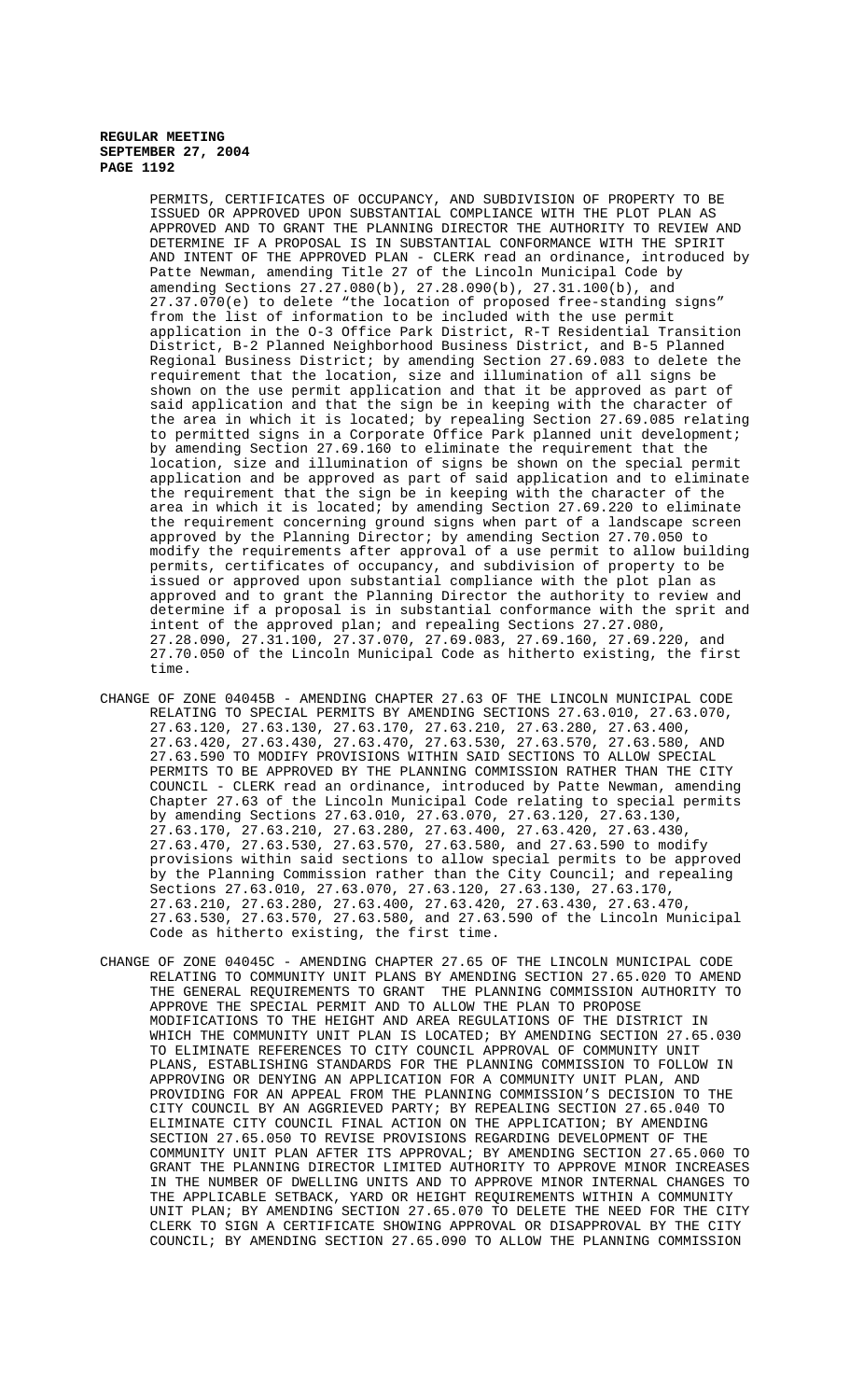TO MODIFY PARKING REQUIREMENTS UNDER SPECIFIED CONDITIONS - CLERK read an ordinance, introduced by Patte Newman, amending Chapter 27.65 of the Lincoln Municipal Code relating to community unit plans by amending Section 27.65.020 to amend the general requirements to grant the Planning Commission to approve the special permit and to allow the plan to propose modifications to the height and area regulations of the district in which the community unit plan is located; by amending Section 27.65.030 to eliminate references to City Council approval of community unit plans, establishing standards for the Planning Commission to follow in approving or denying an application for a community unit plan, and providing for an appeal from the Planning Commission's decision to the City Council by an aggrieved party; by repealing Section 27.65.040 to eliminate City Council final action on the application; by amending Section 27.65.050 to revise provisions regarding development of the community unit plan after its approval; by amending Section 27.65.060 to grant the Planning Director limited authority to approve minor increases in the number of dwelling units and to approve minor internal changes to the applicable setback, yard or height requirements within a community unit plan; by amending Section 27.65.070 to delete the need for the City Clerk to sign a certificate showing approval or disapproval by the City Council; by amending Section 27.65.090 to allow the Planning Commission to modify parking requirements under specified conditions; and repealing Sections 27.65.020, 27.65.030, 27.65.050, 27.65.060, 27.65.070, and 27.65.090 of the Lincoln Municipal Code as hitherto existing, the first time.

MISC. NO. 04009 - AMENDING CHAPTER 3.35 OF THE CITY OF LINCOLN DESIGN STANDARDS FOR COMMUNITY UNIT PLANS TO SIMPLIFY THE DENSITY CALCULATION AND AMEND THE CLUSTER DENSITY.

# ORDINANCES - 3<sup>RD</sup> READING

- CHANGE OF ZONE 04054 APPLICATION OF STEVEN MIERS FOR A CHANGE OF ZONE FROM R-5 TO I-1 ON APPROXIMATELY 1.6 ACRES GENERALLY LOCATED AT 66TH AND VINE STREETS - CLERK read an ordinance, introduced by Glenn Friendt, amending the Lincoln Zoning District Maps attached to and made a part of Title 27 of the Lincoln Municipal Code, as provided by Section 27.05.020 of the Lincoln Municipal Code, by changing the boundaries of the districts established and shown thereon, the third time.<br>FRIENDT Moved to pass the ordinance as read.
- Moved to pass the ordinance as read.

Seconded by Svoboda & carried by the following vote: AYES: Camp, Cook, Friendt, McRoy, Newman, Svoboda, Werner; NAYS: None.

The ordinance, being numbered **#18441**, is recorded in Ordinance Book #25.

- STREET AND ALLEY VACATION 03017 VACATING THE WEST 20' OF 24TH STREET BETWEEN U AND VINE STREETS AND THE NORTH 15' OF U STREET FROM 23RD TO 24TH STREETS - CLERK read an ordinance, introduced by Glenn Friendt, vacating the west 20 feet of  $24^{\text{th}}$  Street between U and Vine Streets, and the north 15 feet of U Street from 23rd to 24th Streets, and retaining title thereto in the City of Lincoln, Lancaster County, Nebraska, the third time.<br>FRIENDT
- Moved to pass the ordinance as read.

Seconded by Svoboda & carried by the following vote: AYES: Camp, Cook, Friendt, McRoy, Newman, Svoboda, Werner; NAYS: None. The ordinance, being numbered **#18442**, is recorded in Ordinance Book #25.

- SPECIAL PERMIT 04025 APPLICATION OF BRIGHTON CONSTRUCTION COMPANY TO DEVELOP LIBERTY VILLAGE COMMUNITY UNIT PLAN CONSISTING OF 16 SINGLE FAMILY DWELLINGS WITH REQUESTED WAIVERS TO THE REQUIRED PRELIMINARY PLAT PROCESS, FRONT AND SIDE YARD SETBACKS, STORM WATER DETENTION, MINIMUM LOT AREA, AVERAGE LOT WIDTH, RECREATION FACILITIES, OPEN SPACE, AND UTILITY EASEMENT WIDTH, ON PROPERTY GENERALLY LOCATED AT 24TH AND VINE STREETS - CLERK read the following resolution, introduced by Glenn Friendt, who moved its adoption:<br>A-83013 WHEREAS, Brighton Construc
- WHEREAS, Brighton Construction Company has submitted an application designated as Special Permit No. 04025 for authority to develop Liberty Village Community Unit Plan consisting of 16 singlefamily residential units with requested waivers to the required preliminary plat process, front yard setback, side yard setback, storm water detention, minimum lot area, average lot width, recreation facilities, open space, and utility easement width, on property located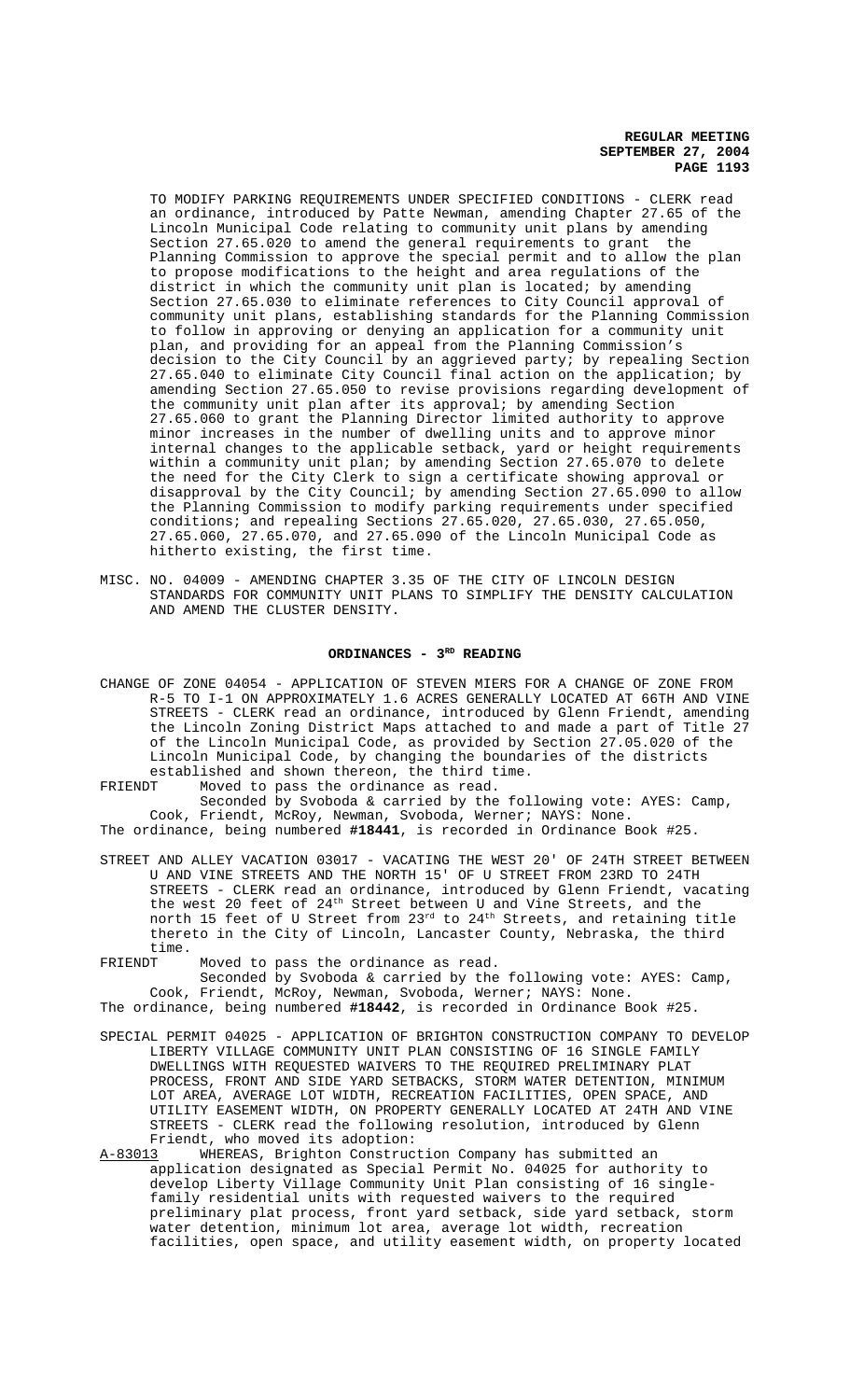at 24th and Vine Streets, and legally described to wit: Lots 4 and 5, Block 3, Hawley's Addition; Lots A, B, and C, Kelly's Subdivision; the west 20 feet of existing S. 24th Street right-of-way and the north 15 feet of existing U Street right-of-way adjacent thereto, located in the Southeast Quarter of Section 24, Township 10 North, Range 6 East, Lancaster County, Nebraska;

WHEREAS, the real property adjacent to the area included within the site plan for this will not be adversely affected; and

WHEREAS, said site plan together with the terms and conditions hereinafter set forth are consistent with the intent and purpose of Title 27 of the Lincoln Municipal Code to promote the public health, safety, and general welfare.

NOW, THEREFORE, BE IT RESOLVED by the City Council of the City of Lincoln, Nebraska:

That the application of Brighton Construction Company, hereinafter referred to as "Permittee", to develop Liberty Village Community Unit Plan consisting of 16 single-family residential units, on the property legally described above, be and the same is hereby granted under the provisions of Section 27.63.320 and Chapter 27.65 of the Lincoln Municipal Code upon condition that construction and operation of said community unit plan be in strict compliance with said application, the site plan, and the following additional express terms, conditions, and requirements:

1. This permit approves 16 single-family detached dwelling units, and the following variances to the Zoning Code, Land Subdivision Ordinance and Design Standards:

- a. The required front yard setback is reduced from 20' to 10' along Vine Street, to 1' along N. 24th Street, and to 5' along U Street.
- b. The required side yard setback is reduced from 5' to 4'.
- c. The requirement for on-site storm water detention is waived as this is an infill project that has adjacent City storm sewer.
- d. The required minimum lot area is reduced from 4,000 sq. ft. to 2,200 sq. ft. due to the unique site conditions.
- e. The required average lot width is reduced from 5 0 ft. to 30 ft. similar to other residences in the area.
- f. The required recreational facilities are waived as there are adequate recreational facilities near this site.
- g. The required open space is waived as this is a single family infill area near existing parks.
- h. The required utility easement width is waived provided Permittee maintains 10' of separation between the water and sewer mains.
- i. The requirement that the Permittee submit a preliminary plat is waived, except that this waiver of the preliminary plat shall only be
	- effective for a period of ten years from the date of the this approval, and shall be of no force or effect thereafter. If any final plat on all or a portion of the approved community unit plan is submitted five years or more after the effective date of the community unit plan, the City may require that a new community unit plan be submitted, pursuant to all the provisions of Section 26.31.015. A new community unit plan may be required if the subdivision ordinance, the design standards, or the required improvements have been amended by the city; and as a result, the community unit plan as originally approved does not comply with the amended rules and regulations.
- 2. Before receiving building permits:
- a. The Permittee must submit an acceptable, revised final plan including 8 copies.
- b. The construction plans must conform to the approved plans.
- c. Final plats within the area of this community unit plan must be approved by the City.

3. Before occupying the dwelling units all development and construction must be completed in conformance with the approved plans. 4. All privately-owned improvements must be permanently

maintained by the Permittee or an appropriately established homeowners association approved by the City Attorney.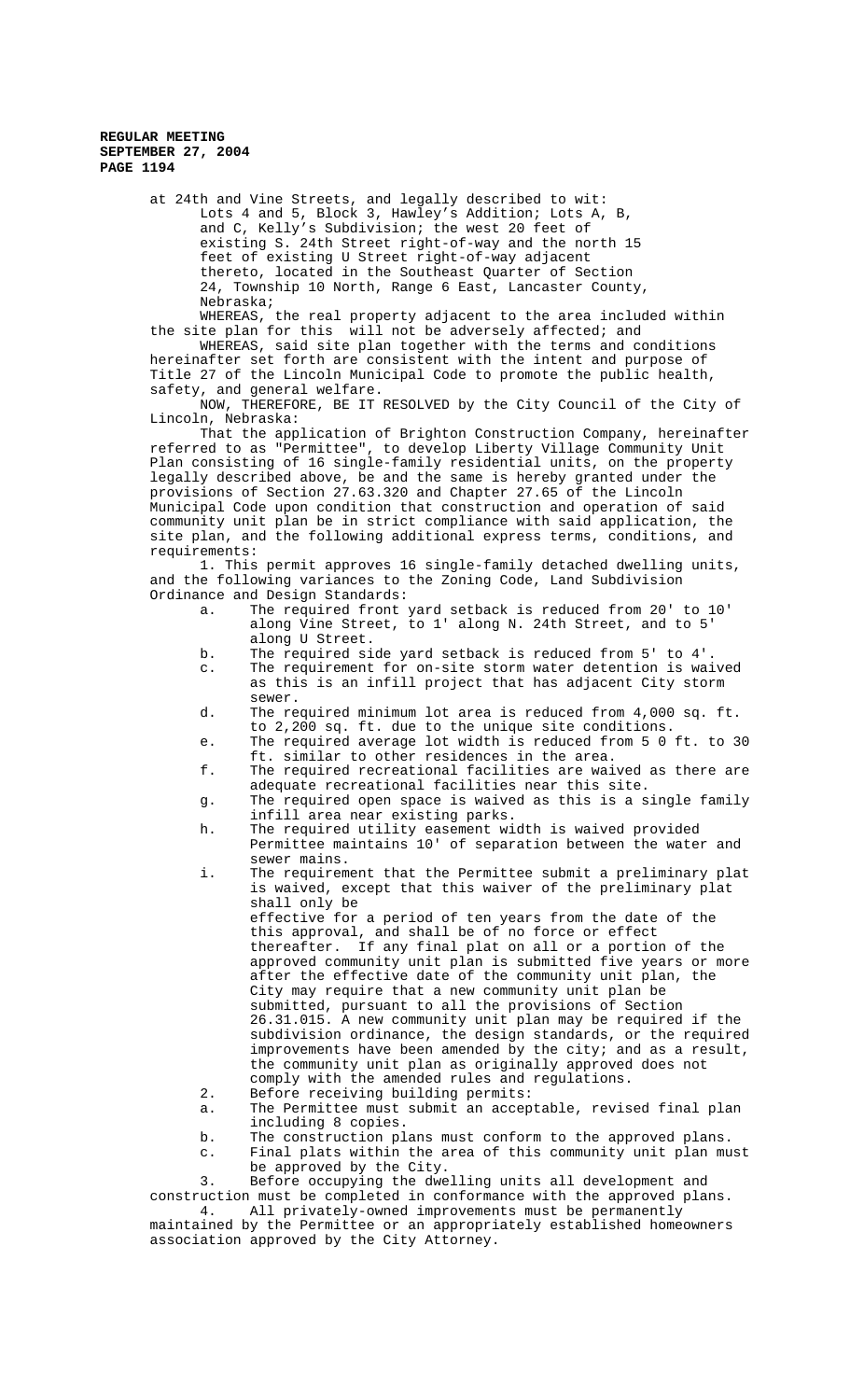5. The site plan approved by this permit shall be the basis for all interpretations of setbacks, yards, locations of buildings, location of parking and circulation elements, and similar matters.

6. The terms, conditions, and requirements of this resolution shall be binding and obligatory upon the Permittee, its successors, and assigns. The building official shall report violations to the City Council which may revoke the special permit or take such other action as may be necessary to gain compliance.

7. The Permittee shall sign and return the City's letter of acceptance to the City Clerk within 30 days following approval of the special permit, provided, however, said 30-day period may be extended up to six months by administrative amendment. The City Clerk shall file a copy of the resolution approving the special permit and the letter of acceptance with the Register of Deeds, filing fees therefor to be paid in advance by the Permittee.

Introduced by Glenn Friendt Seconded by Svoboda & carried by the following vote: AYES: Camp, Cook, Friendt, McRoy, Newman, Svoboda, Werner; NAYS: None.

APPROVING A SUBLEASE AGREEMENT BETWEEN THE CITY OF LINCOLN AND LINCOLN ACTION PROGRAM FOR PROVIDING JOB TRAINING AND EMPLOYMENT SERVICES UNDER THE WORKFORCE INVESTMENT ACT - CLERK read an ordinance, introduced by Glenn Friendt, accepting and approving a Sublease Agreement between the City of Lincoln and Lincoln Action Program for a lease of space at 1010 N Street, Lincoln, Lancaster County, Nebraska for a term of July 1, 2004 through June 30, 2005 whereby the City of Lincoln is subleasing space to Lincoln Action Program at the One Stop Career Center for providing job training and employment services under the Workforce Investment Act, the third time.

FRIENDT Moved to pass the ordinance as read. Seconded by Svoboda & carried by the following vote: AYES: Camp, Cook, Friendt, McRoy, Newman, Svoboda, Werner; NAYS: None. The ordinance, being numbered #**18443**, is recorded in Ordinance Book #25.

APPROVING A COMMUNICATIONS SITE SUBLEASE AGREEMENT BETWEEN THE CITY AND WIRELESS LAND LP FOR THE PLACEMENT OF 911 FACILITIES ON A CITY TOWER IN SAUNDERS COUNTY - CLERK read an ordinance, introduced by Glenn Friendt, accepting and approving the Sublease Agreement between the City of Lincoln, Nebraska, a municipal corporation, and Wireless Land LP for the placement of City's emergency communications facilities upon a tower and tower property leased by Wireless Land and authorizing the Mayor to sign such Sublease Agreement on behalf of the City, the third time.<br>FRIENDT Moved to pass the ordinance as read.

Moved to pass the ordinance as read. Seconded by Svoboda & carried by the following vote: AYES: Camp, Cook, Friendt, McRoy, Newman, Svoboda, Werner; NAYS: None. The ordinance, being numbered **#18444**, is recorded in Ordinance Book #25.

APPROVING AN ANTENNA SITE LEASE AGREEMENT BETWEEN THE CITY AND NORRIS PUBLIC POWER DISTRICT FOR THE PLACEMENT OF 911 FACILITIES ON A CITY TOWER IN HALLAM, NEBRASKA - CLERK read an ordinance, introduced by Glenn Friendt, accepting and approving the Sublease Agreement between the City of Lincoln, Nebraska, a municipal corporation, and Norris Public Power District for the placement of City's emergency communications facilities upon a tower and tower property leased by Norris Public Power District and authorizing the Mayor to sign such Sublease Agreement on behalf of the City, the third time.<br>FRIENDT Moved to pass the o

Moved to pass the ordinance as read.

Seconded by Svoboda & carried by the following vote: AYES: Camp, Cook, Friendt, McRoy, Newman, Svoboda, Werner; NAYS: None. The ordinance, being numbered **#18445**, is recorded in Ordinance Book #25.

APPROVING A COMMUNICATIONS SITE LICENSE AGREEMENT BETWEEN THE CITY AND NEXTEL WIP LEASE CORP. FOR THE PLACEMENT OF 911 FACILITIES ON CITY PROPERTY IN CERESCO, NEBRASKA - CLERK read an ordinance, introduced by Glenn Friendt, accepting and approving the Sublease Agreement between the City of Lincoln, Nebraska, a municipal corporation, and Nextel WIP Lease Corporation, hereinafter Nextel, for the placement of City's emergency communications facilities upon a tower and tower property leased by Nextel and authorizing the Mayor to sign such Sublease Agreement on behalf of the City, the third time.